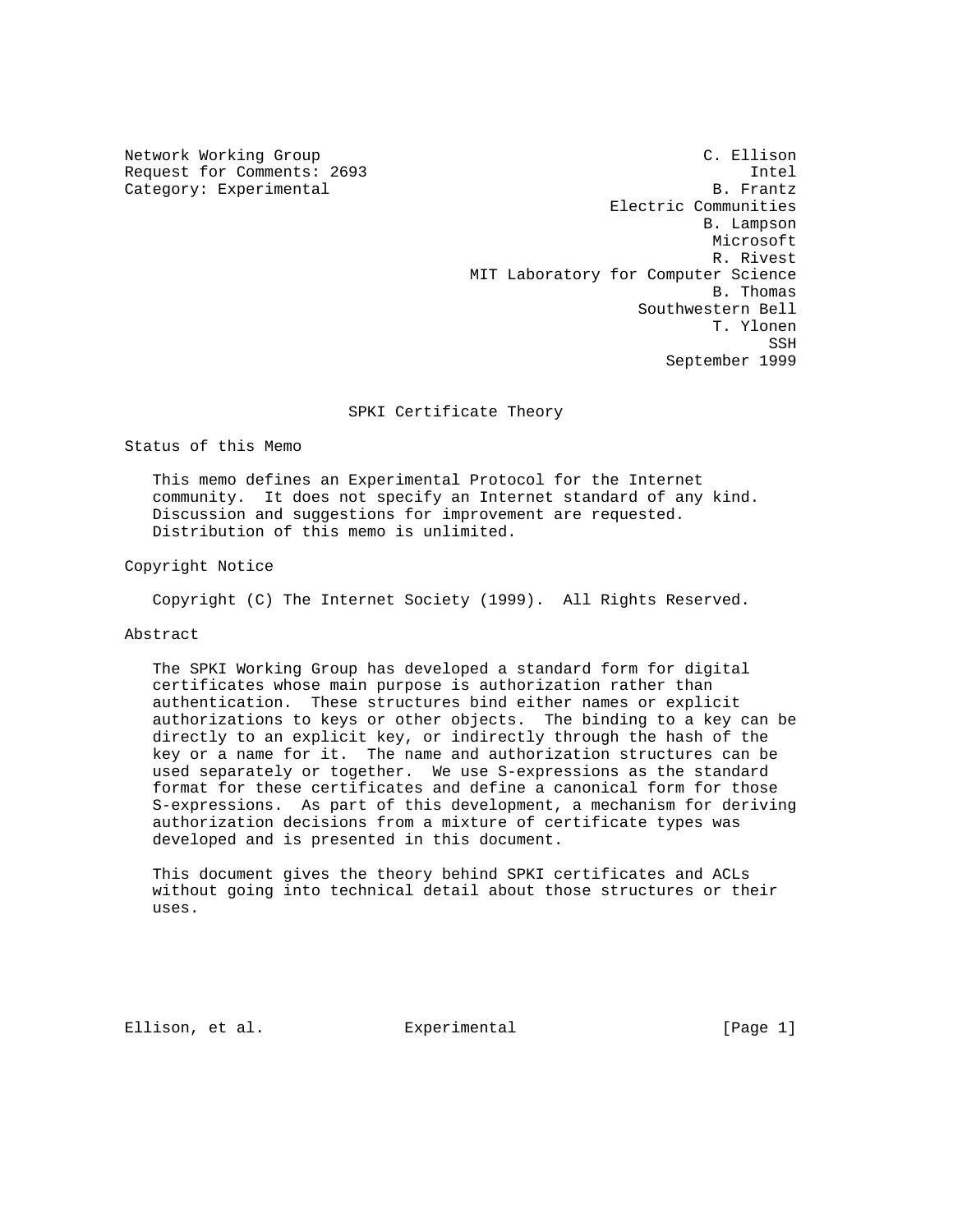# Table of Contents

| 2.7 Sources of Global Identifiers11                 |
|-----------------------------------------------------|
| 2.8 Fully Qualified SDSI Names11                    |
|                                                     |
|                                                     |
|                                                     |
|                                                     |
|                                                     |
|                                                     |
|                                                     |
|                                                     |
|                                                     |
|                                                     |
|                                                     |
|                                                     |
|                                                     |
| 4.2 May a Delegator Also Exercise the Permission?17 |
| 4.3 Delegation of Authorization vs. ACLs17          |
|                                                     |
|                                                     |
|                                                     |
|                                                     |
|                                                     |
|                                                     |
| 5.6 Short-lived Certificates21                      |
|                                                     |
| 5.7.1 Micali's Inexpensive On-line Results21        |
| 5.7.2 Rivest's Reversal of the CRL Logic21          |
|                                                     |
|                                                     |
|                                                     |
|                                                     |
|                                                     |
|                                                     |
|                                                     |
| 6.3.4 Certificate Path Discovery28                  |
|                                                     |

Ellison, et al. Experimental [Page 2]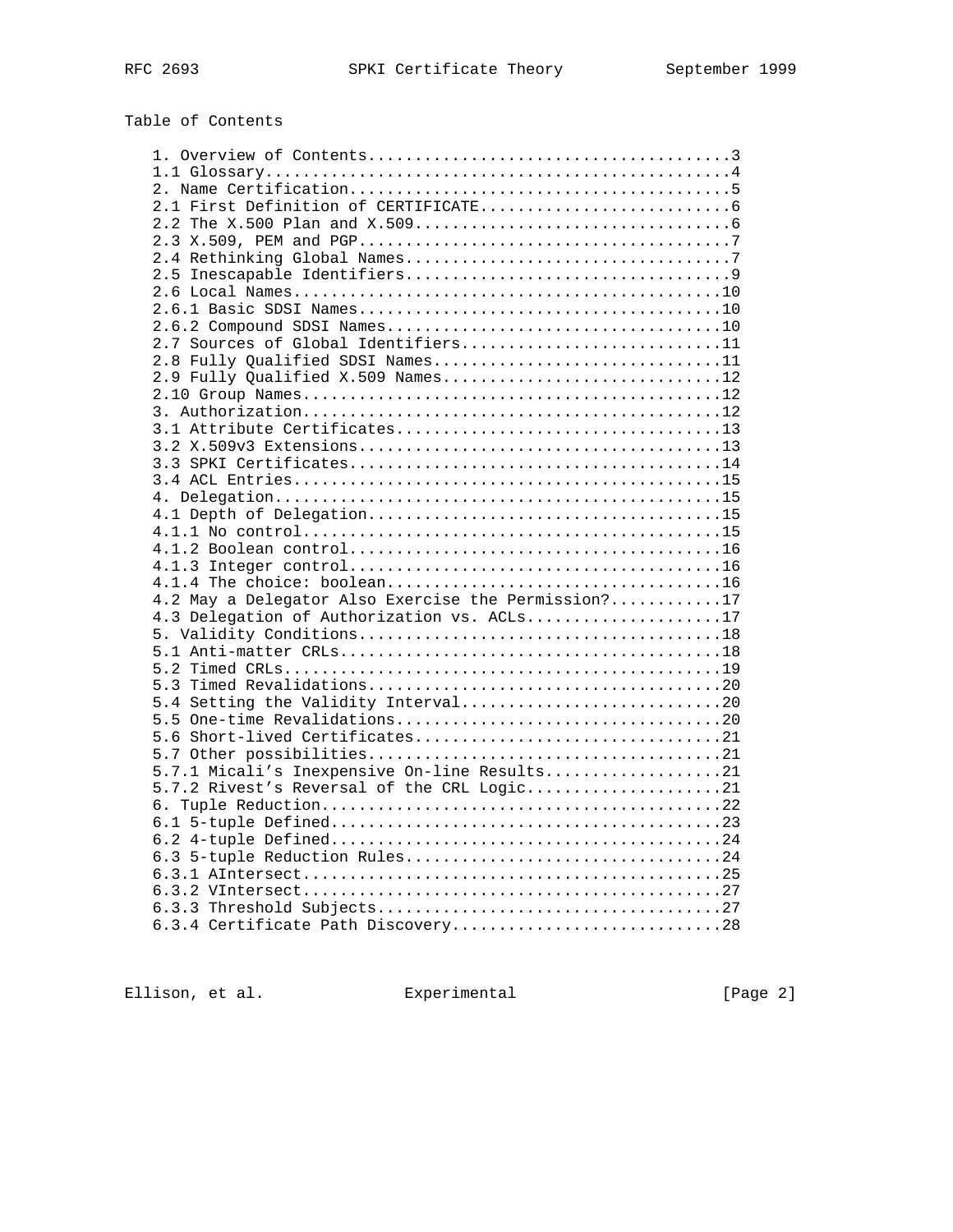| 6.6 Certificate Result Certificates32             |
|---------------------------------------------------|
|                                                   |
| 7.1 Through Inescapable Names33                   |
| 7.2 Through a Naming Authority33                  |
| 7.3 Through <name, key=""> Certificates34</name,> |
| 7.4 Increasing Key Lifetimes34                    |
|                                                   |
| 7.5 One Root Per Individual35                     |
|                                                   |
|                                                   |
|                                                   |
|                                                   |
|                                                   |
|                                                   |
|                                                   |
|                                                   |

# 1. Overview of Contents

This document contains the following sections:

Section 2: history of name certification, from 1976 on.

 Section 3: discussion of authorization, rather than authentication, as the desired purpose of a certificate.

Section 4: discussion of delegation.

 Section 5: discussion of validity conditions: date ranges, CRLs, re validations and one-time on-line validity tests.

Section 6: definition of 5-tuples and their reduction.

Section 7: discussion of key management.

Section 8: security considerations.

Ellison, et al. Experimental [Page 3]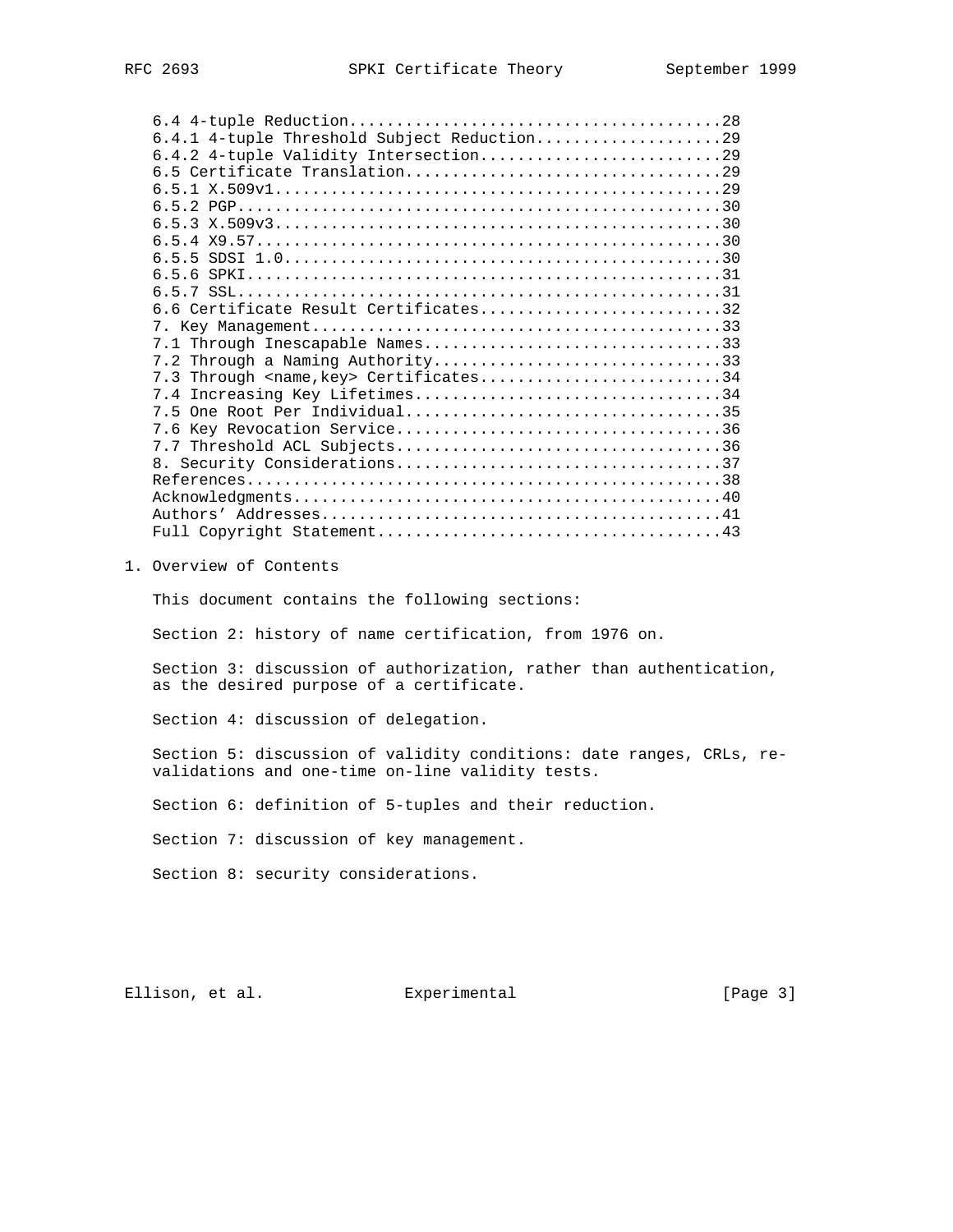The References section lists all documents referred to in the text as well as readings which might be of interest to anyone reading on this topic.

 The Acknowledgements section, including a list of contributors primarily from the start of the working group. [The archive of working group mail is a more accurate source of contributor information.]

 The Authors' Addresses section gives the addresses, telephone numbers and e-mail addresses of the authors.

1.1 Glossary

 We use some terms in the body of this document in ways that could be specific to SPKI:

 ACL: an Access Control List: a list of entries that anchors a certificate chain. Sometimes called a "list of root keys", the ACL is the source of empowerment for certificates. That is, a certificate communicates power from its issuer to its subject, but the ACL is the source of that power (since it theoretically has the owner of the resource it controls as its implicit issuer). An ACL entry has potentially the same content as a certificate body, but has no Issuer (and is not signed). There is most likely one ACL for each resource owner, if not for each controlled resource.

 CERTIFICATE: a signed instrument that empowers the Subject. It contains at least an Issuer and a Subject. It can contain validity conditions, authorization and delegation information. Certificates come in three categories: ID (mapping <name,key>), Attribute (mapping <authorization,name>), and Authorization (mapping <authorization,key>). An SPKI authorization or attribute certificate can pass along all the empowerment it has received from the Issuer or it can pass along only a portion of that empowerment.

 ISSUER: the signer of a certificate and the source of empowerment that the certificate is communicating to the Subject.

 KEYHOLDER: the person or other entity that owns and controls a given private key. This entity is said to be the keyholder of the keypair or just the public key, but control of the private key is assumed in all cases.

 PRINCIPAL: a cryptographic key, capable of generating a digital signature. We deal with public-key signatures in this document but any digital signature method should apply.

Ellison, et al. Experimental Formula (Page 4)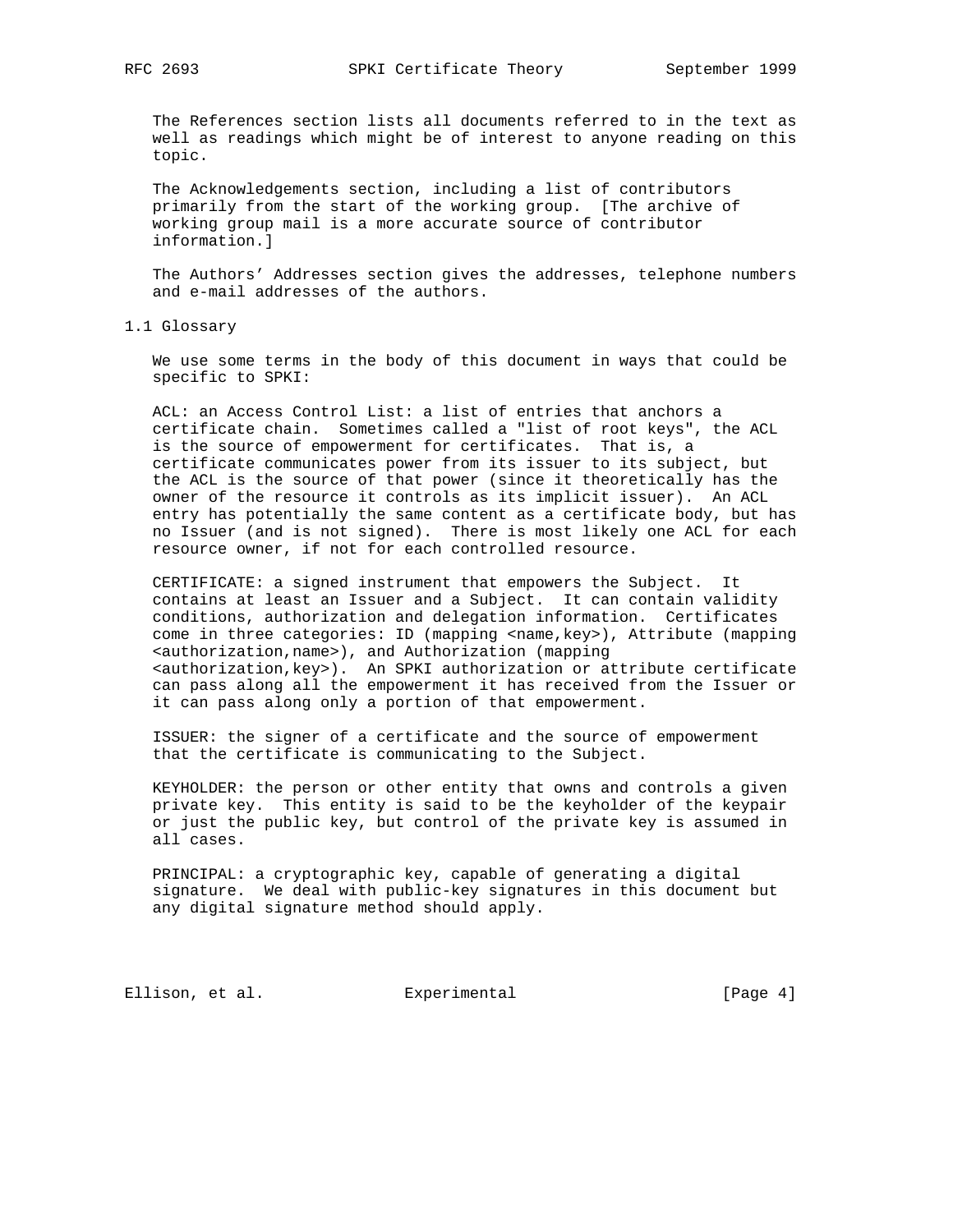SPEAKING: A Principal is said to "speak" by means of a digital signature. The statement made is the signed object (often a certificate). The Principal is said to "speak for" the Keyholder.

 SUBJECT: the thing empowered by a certificate or ACL entry. This can be in the form of a key, a name (with the understanding that the name is mapped by certificate to some key or other object), a hash of some object, or a set of keys arranged in a threshold function.

 S-EXPRESSION: the data format chosen for SPKI/SDSI. This is a LISP like parenthesized expression with the limitations that empty lists are not allowed and the first element in any S-expression must be a string, called the "type" of the expression.

 THRESHOLD SUBJECT: a Subject for an ACL entry or certificate that specifies K of N other Subjects. Conceptually, the power being transmitted to the Subject by the ACL entry or certificate is transmitted in (1/K) amount to each listed subordinate Subject. K of those subordinate Subjects must agree (by delegating their shares along to the same object or key) for that power to be passed along. This mechanism introduces fault tolerance and is especially useful in an ACL entry, providing fault tolerance for "root keys".

2. Name Certification

 Certificates were originally viewed as having one function: binding names to keys or keys to names. This thought can be traced back to the paper by Diffie and Hellman introducing public key cryptography in 1976. Prior to that time, key management was risky, involved and costly, sometimes employing special couriers with briefcases handcuffed to their wrists.

 Diffie and Hellman thought they had radically solved this problem. "Given a system of this kind, the problem of key distribution is vastly simplified. Each user generates a pair of inverse transformations, E and D, at his terminal. The deciphering transformation, D, must be kept secret but need never be communicated on any channel. The enciphering key, E, can be made public by placing it in a public directory along with the user's name and address. Anyone can then encrypt messages and send them to the user, but no one else can decipher messages intended for him." [DH]

 This modified telephone book, fully public, took the place of the trusted courier. This directory could be put on-line and therefore be available on demand, worldwide. In considering that prospect, Loren Kohnfelder, in his 1978 bachelor's thesis in electrical engineering from MIT [KOHNFELDER], noted: "Public-key communication works best when the encryption functions can reliably be shared among

Ellison, et al. Experimental [Page 5]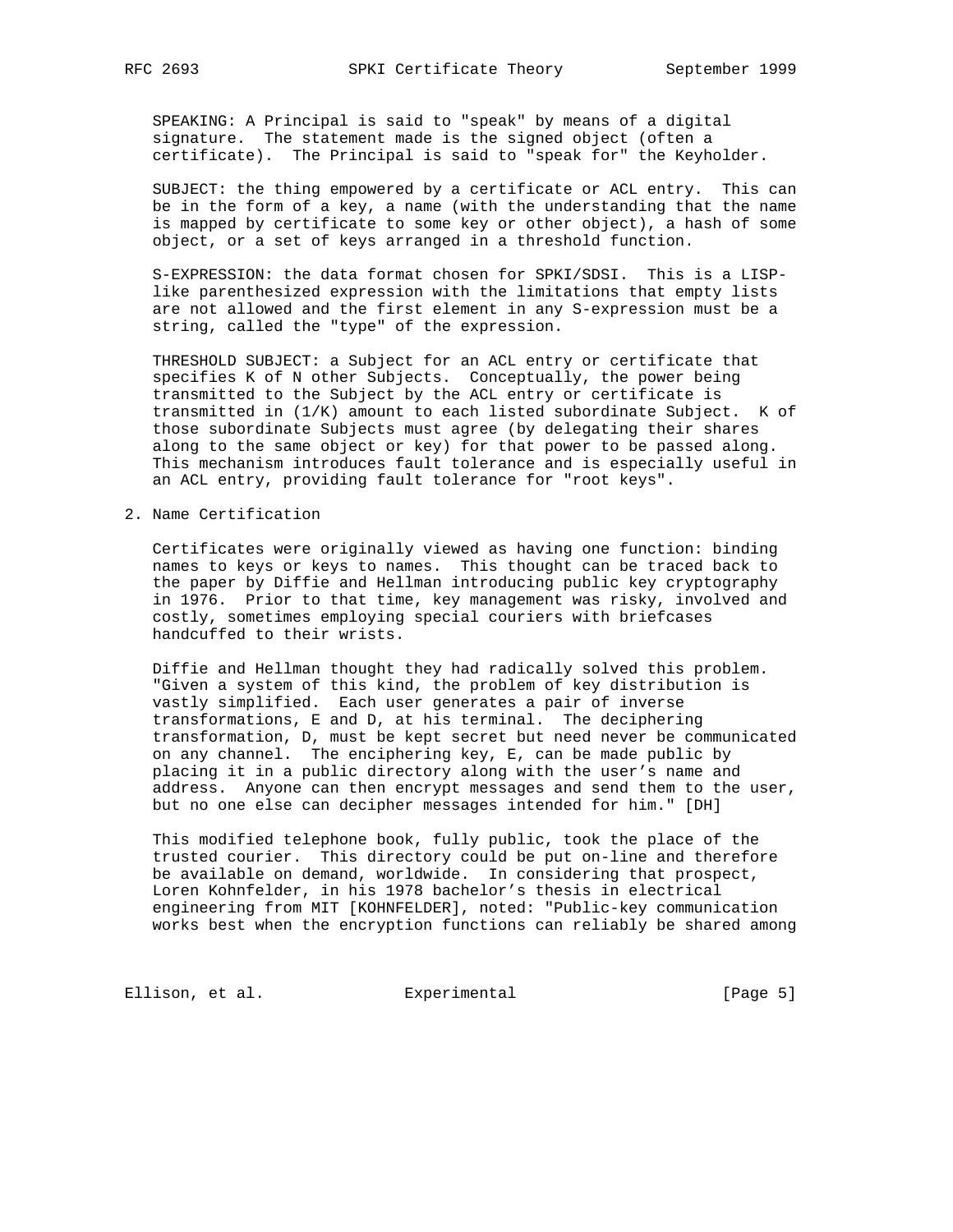the communicants (by direct contact if possible). Yet when such a reliable exchange of functions is impossible the next best thing is to trust a third party. Diffie and Hellman introduce a central authority known as the Public File."

# 2.1 First Definition of CERTIFICATE

 Kohnfelder then noted, "Each individual has a name in the system by which he is referenced in the Public File. Once two communicants have gotten each other's keys from the Public File they can securely communicate. The Public File digitally signs all of its transmissions so that enemy impersonation of the Public File is precluded." In an effort to prevent performance problems, Kohnfelder invented a new construct: a digitally signed data record containing a name and a public key. He called this new construct a CERTIFICATE. Because it was digitally signed, such a certificate could be held by non-trusted parties and passed around from person to person, resolving the performance problems involved in a central directory.

2.2 The X.500 Plan and X.509

 Ten years after Kohnfelder's thesis, the ISO X.509 recommendation was published as part of X.500. X.500 was to be a global, distributed database of named entities: people, computers, printers, etc. In other words, it was to be a global, on-line telephone book. The organizations owning some portion of the name space would maintain that portion and possibly even provide the computers on which it was stored. X.509 certificates were defined to bind public keys to X.500 path names (Distinguished Names) with the intention of noting which keyholder had permission to modify which X.500 directory nodes. In fact, the X.509 data record was originally designed to hold a password instead of a public key as the record-access authentication mechanism.

 The original X.500 plan is unlikely ever to come to fruition. Collections of directory entries (such as employee lists, customer lists, contact lists, etc.) are considered valuable or even confidential by those owning the lists and are not likely to be released to the world in the form of an X.500 directory sub-tree. For an extreme example, imagine the CIA adding its directory of agents to a world-wide X.500 pool.

 The X.500 idea of a distinguished name (a single, globally unique name that everyone could use when referring to an entity) is also not likely to occur. That idea requires a single, global naming discipline and there are too many entities already in the business of defining names not under a single discipline. Legacy therefore militates against such an idea.

Ellison, et al. Experimental [Page 6]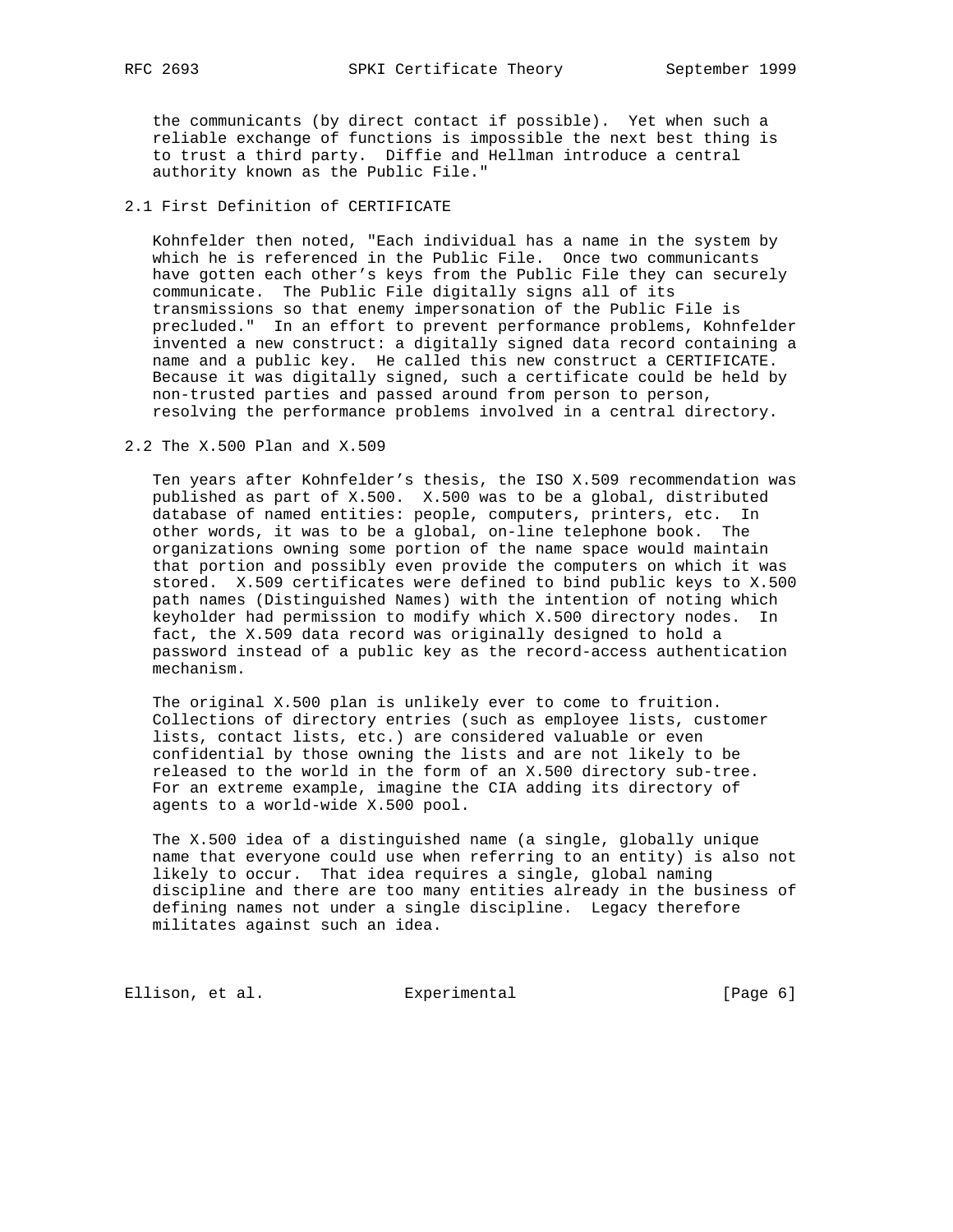# 2.3 X.509, PEM and PGP

 The Privacy Enhanced Mail [PEM] effort of the Internet Engineering Task Force [RFC1114] adopted X.509 certificates, but with a different interpretation. Where X.509 was originally intended to mean "the keyholder may modify this portion of the X.500 database", PEM took the certificate to mean "the key speaks for the named person". What had been an access control instrument was now an identity instrument, along the lines envisioned by Diffie, Hellman and Kohnfelder.

 The insistence on X.509 certificates with a single global root delayed PEM's adoption past its window of viability. RIPEM, by Mark Riordan of MSU, was a version of PEM without X.509 certificates. It was distributed and used by a small community, but fell into disuse. MOSS (a MIME-enhanced version of PEM, produced by TIS (www.tis.com)) made certificate use optional, but received little distribution.

 At about the same time, in 1991, Phil Zimmermann's PGP was introduced with a different certificate model. Instead of waiting for a single global root and the hierarchy of Certificate Authorities descending from that root, PGP allowed multiple, (hopefully) independent but not specially trusted individuals to sign a <name, key> association, attesting to its validity. The theory was that with enough such signatures, that association could be trusted because not all of these signer would be corrupt. This was known as the "web of trust" model. It differed from X.509 in the method of assuring trust in the <name,key> binding, but it still intended to bind a globally unique name to a key. With PEM and PGP, the intention was for a keyholder to be known to anyone in the world by this certified global name.

# 2.4 Rethinking Global Names

 The assumption that the job of a certificate was to bind a name to a key made sense when it was first published. In the 1970's, people operated in relatively small communities. Relationships formed face to face. Once you knew who someone was, you often knew enough to decide how to behave with that person. As a result, people have reduced this requirement to the simply stated: "know who you're dealing with".

 Names, in turn, are what we humans use as identifiers of persons. We learn this practice as infants. In the family environment names work as identifiers, even today. What we learn as infants is especially difficult to re-learn later in life. Therefore, it is natural for people to translate the need to know who the keyholder is into a need to know the keyholder's name.

Ellison, et al. Experimental [Page 7]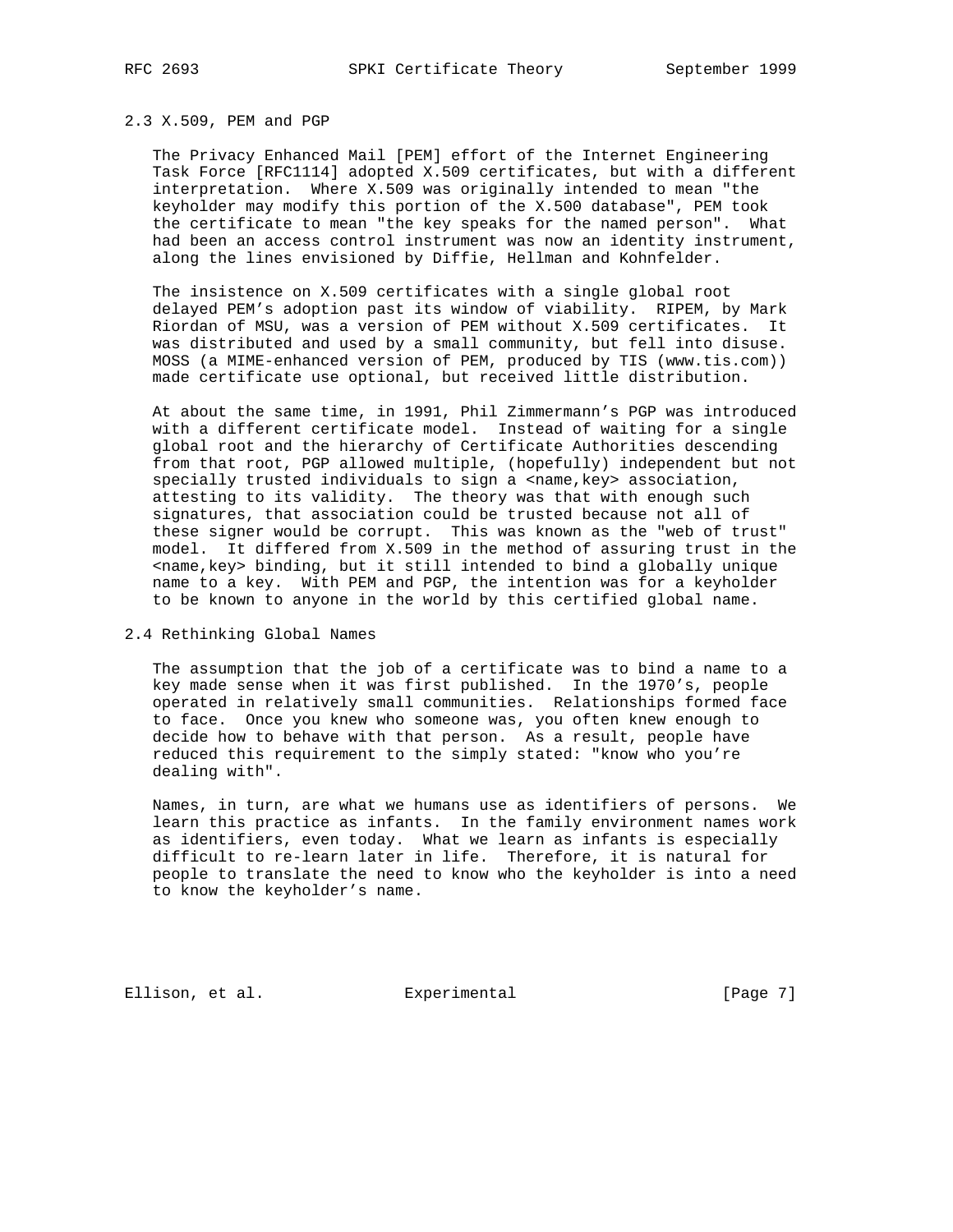Computer applications need to make decisions about keyholders. These decisions are almost never made strictly on the basis of a keyholder's name. There is some other fact about the keyholder of interest to the application (or to the human being running the application). If a name functions at all for security purposes, it is as an index into some database (or human memory) of that other information. To serve in this role, the name must be unique, in order to serve as an index, and there must be some information to be indexed.

 The names we use to identify people are usually unique, within our local domain, but that is not true on a global scale. It is extremely unlikely that the name by which we know someone, a given name, would function as a unique identifier on the Internet. Given names continue to serve the social function of making the named person feel recognized when addressed by name but they are inadequate as the identifiers envisioned by Diffie, Hellman and Kohnfelder.

 In the 1970's and even through the early 1990's, relationships formed in person and one could assume having met the keyholder and therefore having acquired knowledge about that person. If a name could be found that was an adequate identifier of that keyholder, then one might use that name to index into memories about the keyholder and then be able to make the relevant decision.

 In the late 1990's, this is no longer true. With the explosion of the Internet, it is likely that one will encounter keyholders who are complete strangers in the physical world and will remain so. Contact will be made digitally and will remain digital for the duration of the relationship. Therefore, on first encounter there is no body of knowledge to be indexed by any identifier.

 One might consider building a global database of facts about all persons in the world and making that database available (perhaps for a fee). The name that indexes that database might also serve as a globally unique ID for the person referenced. The database entry under that name could contain all the information needed to allow someone to make a security decision. Since there are multiple decision-makers, each interested in specific information, the database would need to contain the union of multiple sets of information. However, that solution would constitute a massive privacy violation and would probably be rejected as politically impossible.

 A globally unique ID might even fail when dealing with people we do know. Few of us know the full given names of people with whom we deal. A globally unique name for a person would be larger than the full given name (and probably contain it, out of deference to a

Ellison, et al. Experimental [Page 8]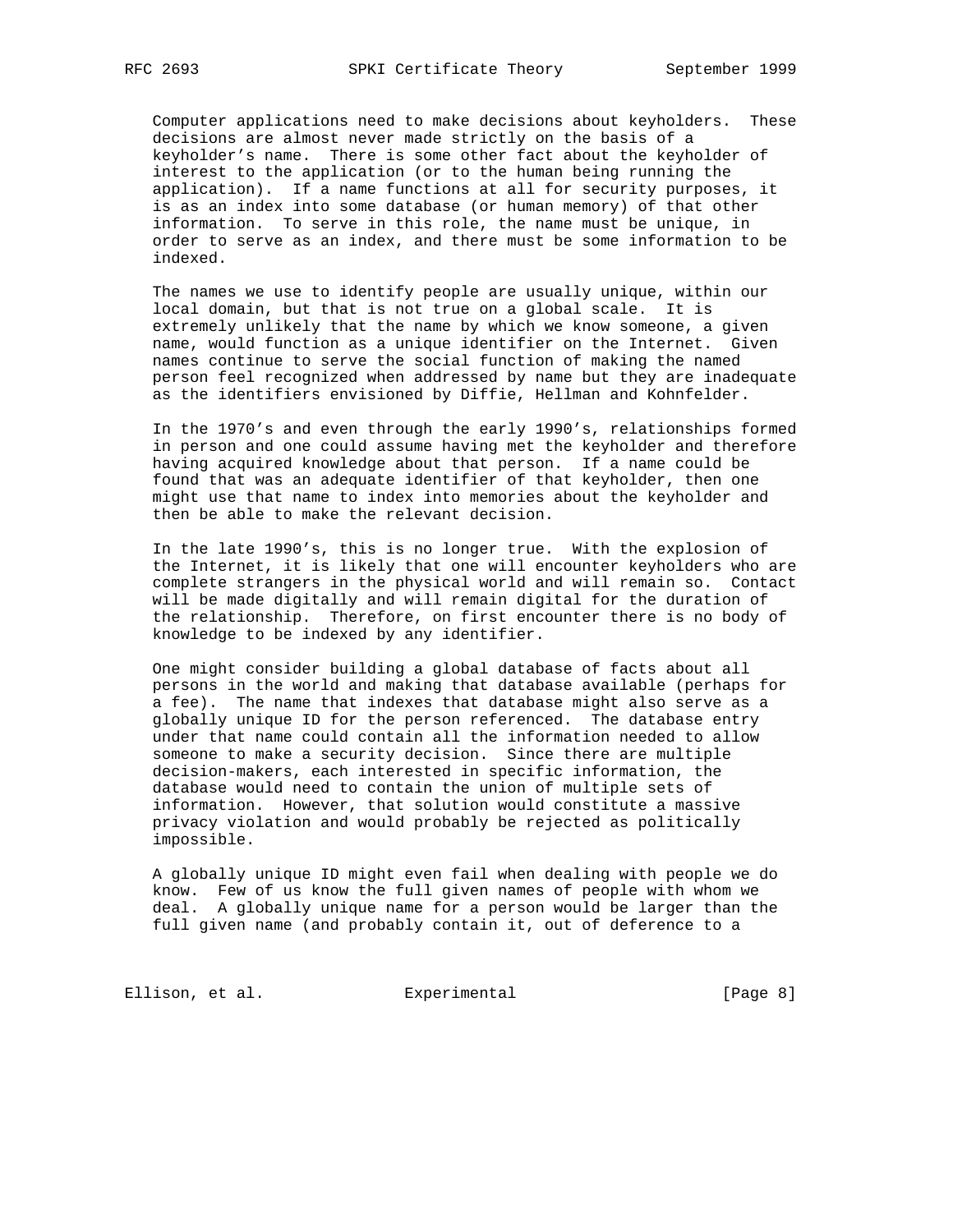person's fondness for his or her own name). It would therefore not be a name by which we know the person, barring a radical change in human behavior.

 A globally unique ID that contains a person's given name poses a special danger. If a human being is part of the process (e.g., scanning a database of global IDs in order to find the ID of a specific person for the purpose of issuing an attribute certificate), then it is likely that the human operator would pay attention to the familiar portion of the ID (the common name) and pay less attention to the rest. Since the common name is not an adequate ID, this can lead to mistakes. Where there can be mistakes, there is an avenue for attack.

 Where globally unique identifiers need to be used, perhaps the best ID is one that is uniform in appearance (such as a long number or random looking text string) so that it has no recognizable sub-field. It should also be large enough (from a sparse enough name space) that typographical errors would not yield another valid identifier.

#### 2.5 Inescapable Identifiers

 Some people speak of global IDs as if they were inescapable identifiers, able to prevent someone from doing evil under one name, changing his name and starting over again. To make that scenario come true, one would have to have assignment of such identifiers (probably by governments, at birth) and some mechanism so that it is always possible to get from any flesh and blood person back to his or her identifier. Given that latter mechanism, any Certificate Authority desiring to issue a certificate to a given individual would presumably choose the same, inescapable name for that certificate. A full set of biometrics might suffice, for example, to look up a person without danger of false positive in a database of globally assigned ID numbers and with that procedure one could implement inescapable IDs.

 The use of an inescapable identifier might be possible in some countries, but in others (such as the US) it would meet strong political opposition. Some countries have government-assigned ID numbers for citizens but also have privacy regulations that prohibit the use of those numbers for routine business. In either of these latter cases, the inescapable ID would not be available for use in routine certificates.

 There was a concern that commercial Certificate Authorities might have been used to bring inescapable names into existence, bypassing the political process and the opposition to such names in those countries where such opposition is strong. As the (name,key)

Ellison, et al. Experimental [Page 9]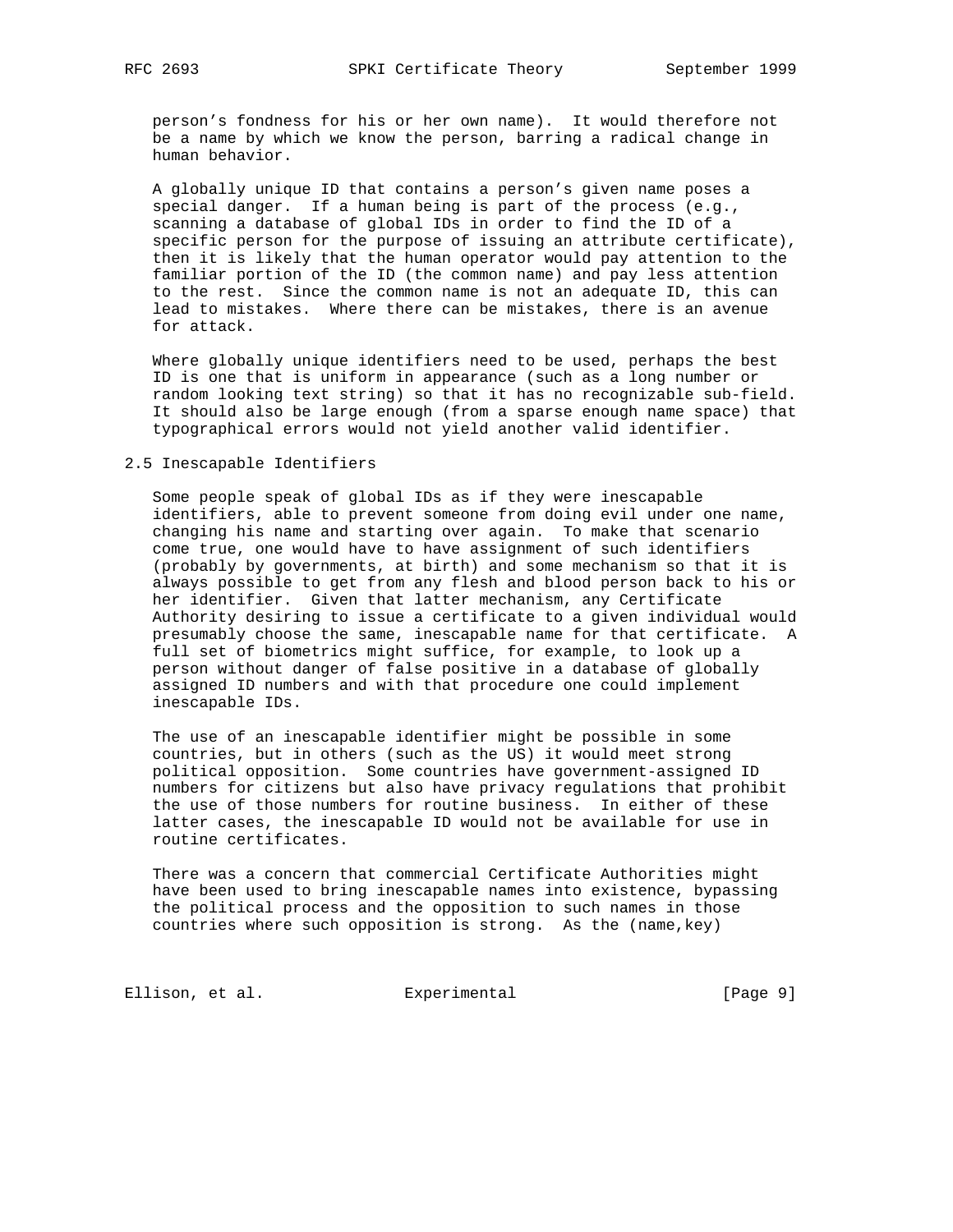certificate business is evolving today, there are multiple competing CAs each creating disjoint Distinguished Name spaces. There is also no real block to the creation of new CAs. Therefore a person is able to drop one Distinguished Name and get another, by changing CA, making these names not inescapable.

2.6 Local Names

 Globally unique names may be politically undesirable and relatively useless, in the world of the Internet, but we use names all the time.

 The names we use are local names. These are the names we write in our personal address books or use as nicknames or aliases with e-mail agents. They can be IDs assigned by corporations (e.g., bank account numbers or employee numbers). Those names or IDs do not need to be globally unique. Rather, they need to be unique for the one entity that maintains that address book, e-mail alias file or list of accounts. More importantly, they need to be meaningful to the person who uses them as indexes.

 Ron Rivest and Butler Lampson showed with SDSI 1.0 [SDSI] that one can not only use local names locally, one can use local names globally. The clear security advantage and operational simplicity of SDSI names caused us in the SPKI group to adopt SDSI names as part of the SPKI standard.

2.6.1 Basic SDSI Names

 A basic SDSI 2.0 name is an S-expression with two elements: the word "name" and the chosen name. For example,

george: (name fred)

 represents a basic SDSI name "fred" in the name space defined by george.

2.6.2 Compound SDSI Names

If fred in turn defines a name, for example,

fred: (name sam)

then george can refer to this same entity as

george: (name fred sam)

Ellison, et al. Experimental [Page 10]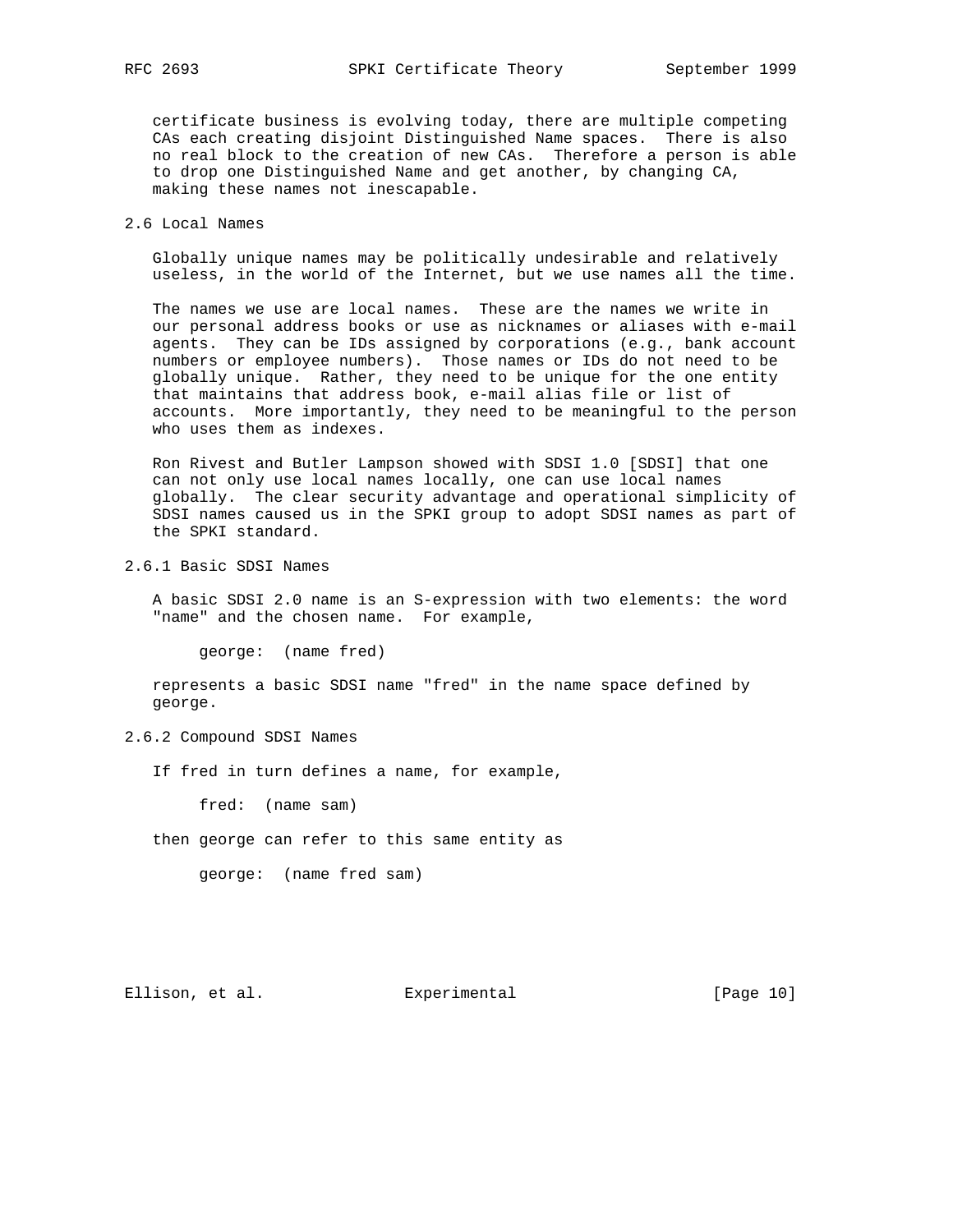# 2.7 Sources of Global Identifiers

 Even though humans use local names, computer systems often need globally unique identifiers. Even in the examples of section 2.6.2 above, we needed to make the local names more global and did so by specifying the name-space owner.

 If we are using public key cryptography, we have a ready source of globally unique identifiers.

 When one creates a key pair, for use in public key cryptography, the private key is bound to its owner by good key safeguarding practice. If that private key gets loose from its owner, then a basic premise of public key cryptography has been violated and that key is no longer of interest.

 The private key is also globally unique. If it were not, then the key generation process would be seriously flawed and we would have to abandon this public key system implementation.

 The private key must be kept secret, so it is not a possible identifier, but each public key corresponds to one private key and therefore to one keyholder. The public key, viewed as a byte string, is therefore an identifier for the keyholder.

 If there exists a collision-free hash function, then a collision-free hash of the public key is also a globally unique identifier for the keyholder, and probably a shorter one than the public key.

2.8 Fully Qualified SDSI Names

 SDSI local names are of great value to their definer. Each local name maps to one or more public keys and therefore to the corresponding keyholder(s). Through SDSI's name chaining, these local names become useful potentially to the whole world. [See section 2.6.2 for an example of SDSI name chaining.]

 To a computer system making use of these names, the name string is not enough. One must identify the name space in which that byte string is defined. That name space can be identified globally by a public key.

 It is SDSI 1.0 convention, preserved in SPKI, that if a (local) SDSI name occurs within a certificate, then the public key of the issuer is the identifier of the name space in which that name is defined.

Ellison, et al. Experimental [Page 11]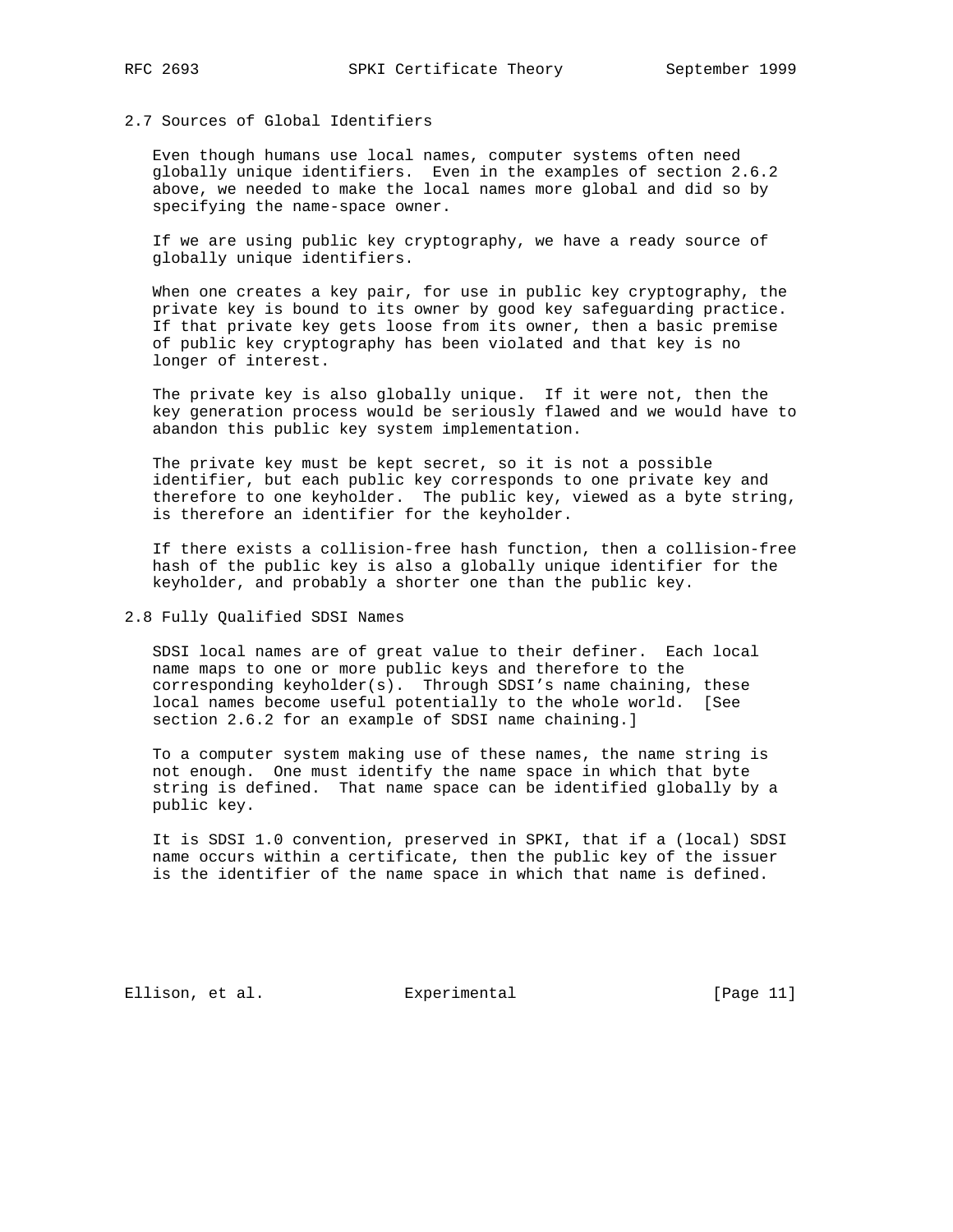However, if a SDSI name is ever to occur outside of a certificate, the name space within which it is defined must be identified. This gives rise to the Fully Qualified SDSI Name. That name is a public key followed by one or more names relative to that key. If there are two or more names, then the string of names is a SDSI name chain. For example,

(name (hash sha1 |TLCgPLFlGTzgUbcaYLW8kGTEnUk=|) jim therese)

 is a fully qualified SDSI name, using the SHA-1 hash of a public key as the global identifier defining the name space and anchoring this name string.

2.9 Fully Qualified X.509 Names

 An X.509 Distinguished Name can and sometimes must be expressed as a Fully Qualified Name. If the PEM or original X.500 vision of a single root for a global name space had come true, this wouldn't be necessary because all names would be relative to that same one root key. However, there is not now and is not likely ever to be a single root key. Therefore, every X.509 name should be expressed as the pair

(name <root key> <leaf name>)

 if all leaf names descending from that root are unique. If uniqueness is enforced only within each individual CA, then one would build a Fully Qualified Name chain from an X.509 certificate chain, yielding the form

(name <root key> < $CA(1)$ > < $CA(2)$ > ... < $CA(k)$ > <leaf name>).

2.10 Group Names

 SPKI/SDSI does not claim to enforce one key per name. Therefore, a named group can be defined by issuing multiple (name,key) certificates with the same name -- one for each group member.

3. Authorization

 Fully qualified SDSI names represent globally unique names, but at every step of their construction the local name used is presumably meaningful to the issuer. Therefore, with SDSI name certificates one can identify the keyholder by a name relevant to someone.

Ellison, et al. Experimental [Page 12]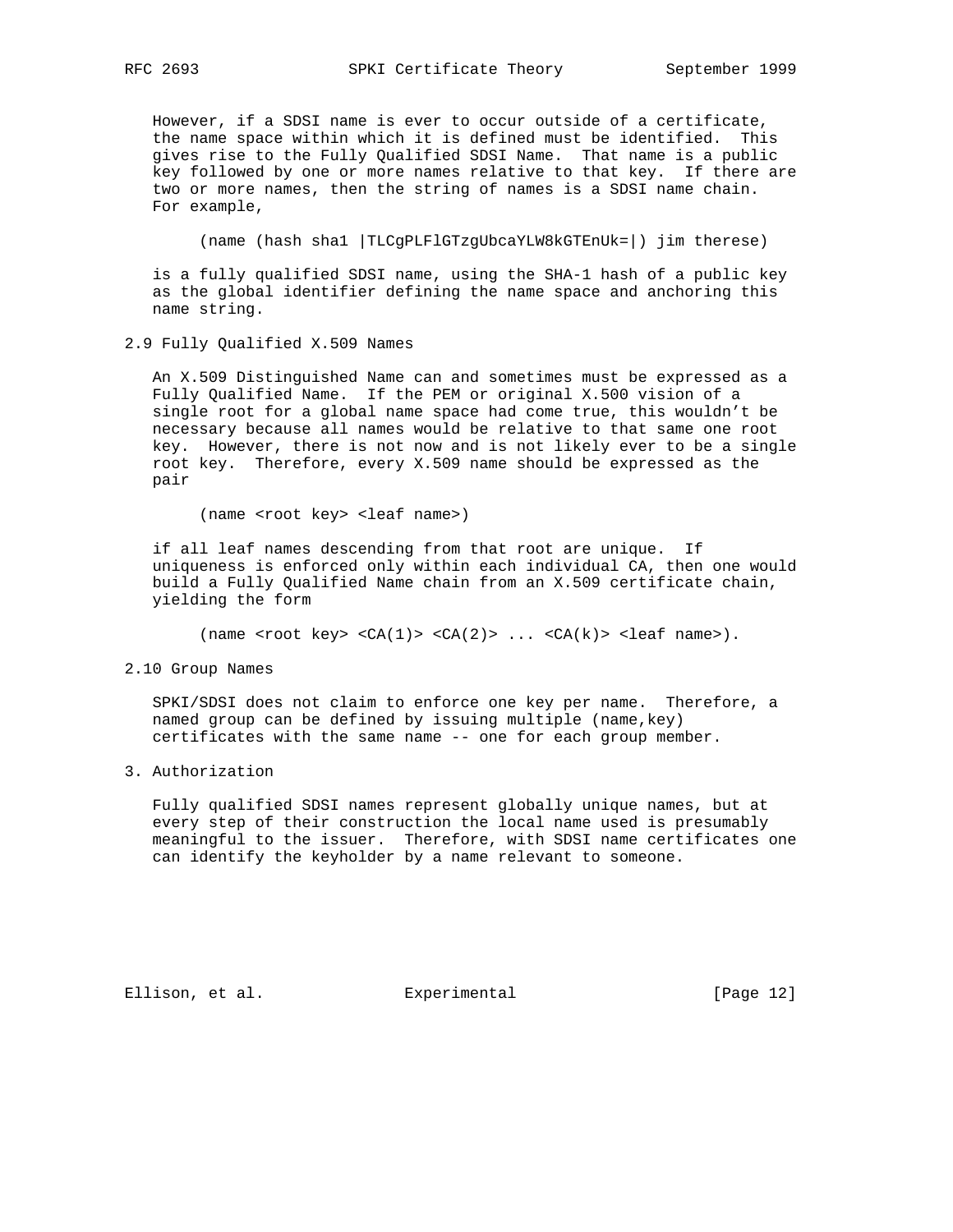However, what an application needs to do, when given a public key certificate or a set of them, is answer the question of whether the remote keyholder is permitted some access. That application must make a decision. The data needed for that decision is almost never the spelling of a keyholder's name.

 Instead, the application needs to know if the keyholder is authorized for some access. This is the primary job of a certificate, according to the members of the SPKI WG, and the SPKI certificate was designed to meet this need as simply and directly as possible.

 We realize that the world is not going to switch to SPKI certificates overnight. Therefore, we developed an authorization computation process that can use certificates in any format. That process is described below in section 6.

 The various methods of establishing authorization are documented below, briefly. (See also [UPKI])

3.1 Attribute Certificates

 An Attribute Certificate, as defined in X9.57, binds an attribute that could be an authorization to a Distinguished Name. For an application to use this information, it must combine an attribute certificate with an ID certificate, in order to get the full mapping:

authorization -> name -> key

 Presumably the two certificates involved came from different issuers, one an authority on the authorization and the other an authority on names. However, if either of these issuers were subverted, then an attacker could obtain an authorization improperly. Therefore, both the issuers need to be trusted with the authorization decision.

## 3.2 X.509v3 Extensions

 X.509v3 permits general extensions. These extensions can be used to carry authorization information. This makes the certificate an instrument mapping both:

authorization -> key

and

name -> key

 In this case, there is only one issuer, who must be an authority on both the authorization and the name.

Ellison, et al. Experimental [Page 13]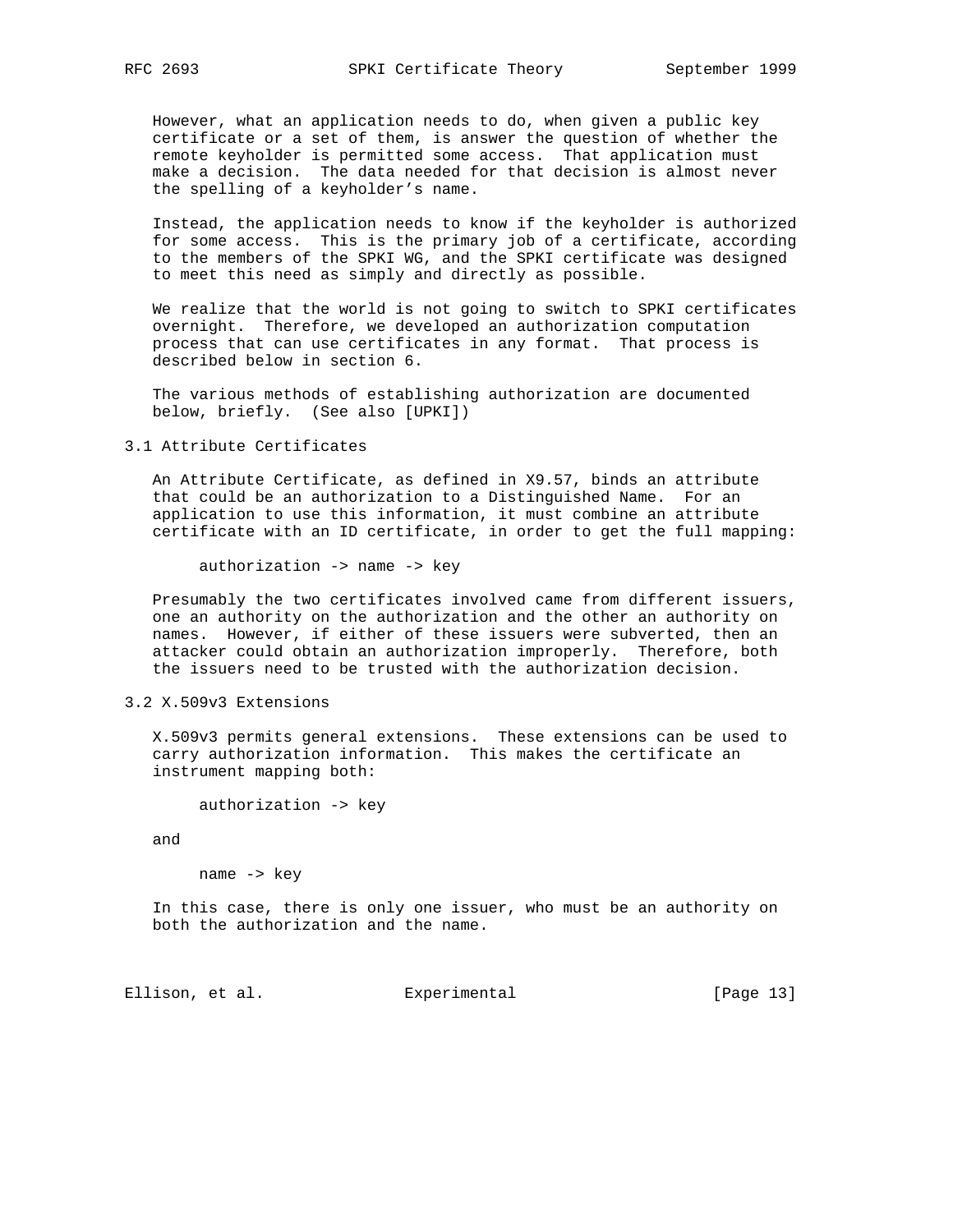Some propose issuing a master X.509v3 certificate to an individual and letting extensions hold all the attributes or authorizations the individual would need. This would require the issuer to be an authority on all of those authorizations. In addition, this aggregation of attributes would result in shortening the lifetime of the certificate, since each attribute would have its own lifetime. Finally, aggregation of attributes amounts to the building of a dossier and represents a potential privacy violation.

 For all of these reasons, it is desirable that authorizations be limited to one per certificate.

3.3 SPKI Certificates

A basic SPKI certificate defines a straight authorization mapping:

authorization -> key

 If someone wants access to a keyholder's name, for logging purposes or even for punishment after wrong-doing, then one can map from key to location information (name, address, phone, ...) to get:

authorization -> key -> name

 This mapping has an apparent security advantage over the attribute certificate mapping. In the mapping above, only the

authorization -> key

 mapping needs to be secure at the level required for the access control mechanism. The

key -> name

 mapping (and the issuer of any certificates involved) needs to be secure enough to satisfy lawyers or private investigators, but a subversion of this mapping does not permit the attacker to defeat the access control. Presumably, therefore, the care with which these certificates (or database entries) are created is less critical than the care with which the authorization certificate is issued. It is also possible that the mapping to name need not be on-line or protected as certificates, since it would be used by human investigators only in unusual circumstances.

Ellison, et al. Experimental [Page 14]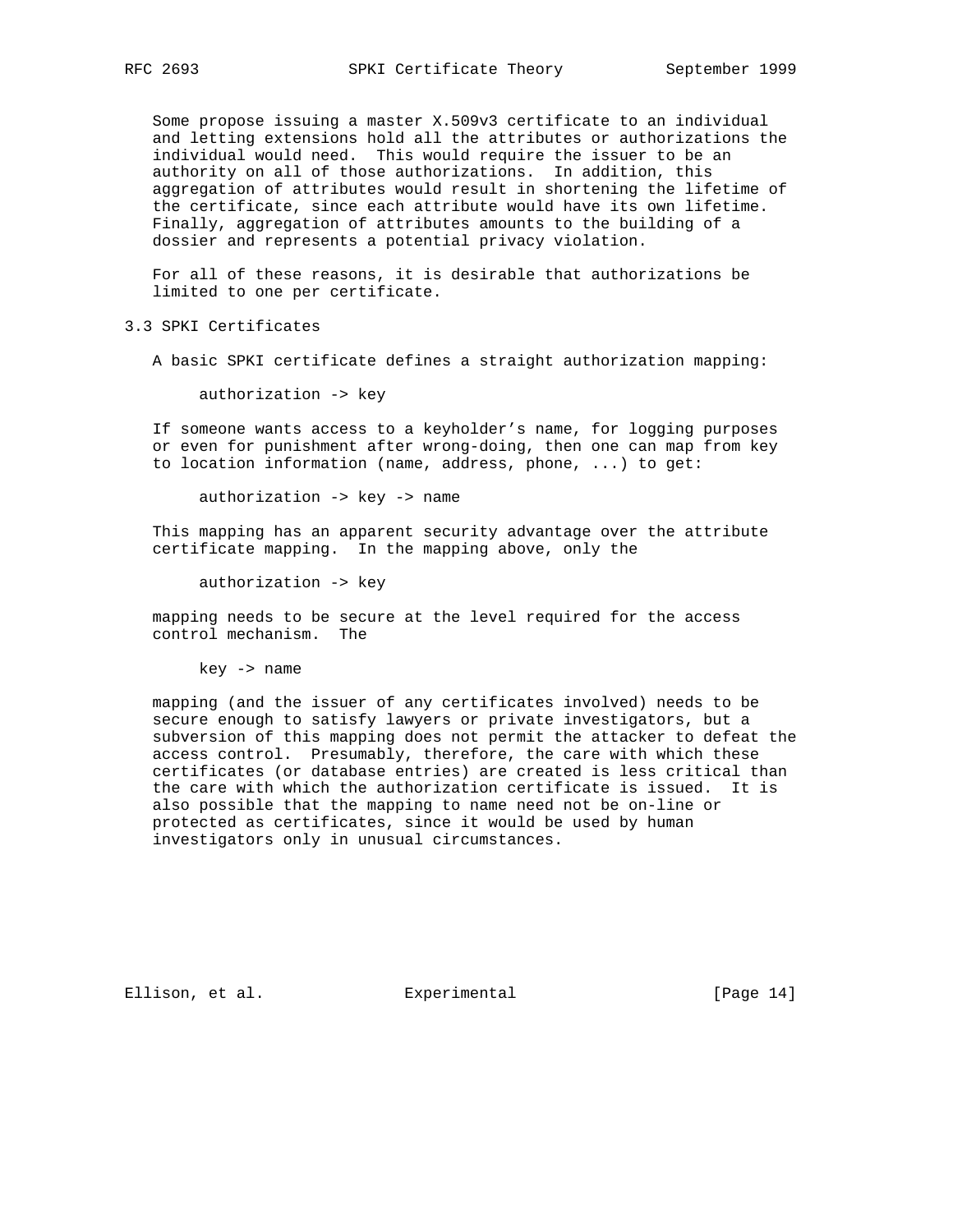# 3.4 ACL Entries

 SDSI 1.0 defined an ACL, granting authorization to names. It was then like an attribute certificate, except that it did not need to be signed or issued by any key. It was held in local memory and was assumed issued by the owner of the computer and therefore of the resource being controlled.

 In SPKI, an ACL entry is free to be implemented in any way the developer chooses, since it is never communicated and therefore does not need to be standardized. However, a sample implementation is documented, as a certificate body minus the issuer field. The ACL entry can have a name as a subject, as in SDSI 1.0, or it can have a key as a subject. Examples of the latter include the list of SSL root keys in an SSL capable browser or the file .ssh/authorized\_keys in a user's home UNIX directory. Those ACLs are single-purpose, so the individual entries do not carry explicit authorizations, but SPKI uses explicit authorizations so that one can use common authorization computation code to deal with multiple applications.

#### 4. Delegation

 One of the powers of an authorization certificate is the ability to delegate authorizations from one person to another without bothering the owner of the resource(s) involved. One might issue a simple permission (e.g., to read some file) or issue the permission to delegate that permission further.

 Two issues arose as we considered delegation: the desire to limit depth of delegation and the question of separating delegators from those who can exercise the delegated permission.

## 4.1 Depth of Delegation

 There were three camps in discussing depth of delegation: no control, boolean control and integer control. There remain camps in favor of each of these, but a decision was reached in favor of boolean control.

#### 4.1.1 No control

 The argument in favor of no control is that if a keyholder is given permission to do something but not the permission to delegate it, then it is possible for that keyholder to loan out the empowered private key or to set up a proxy service, signing challenges or requests for the intended delegate. Therefore, the attempt to restrict the permission to delegate is ineffective and might back fire, by leading to improper security practices.

Ellison, et al. Experimental [Page 15]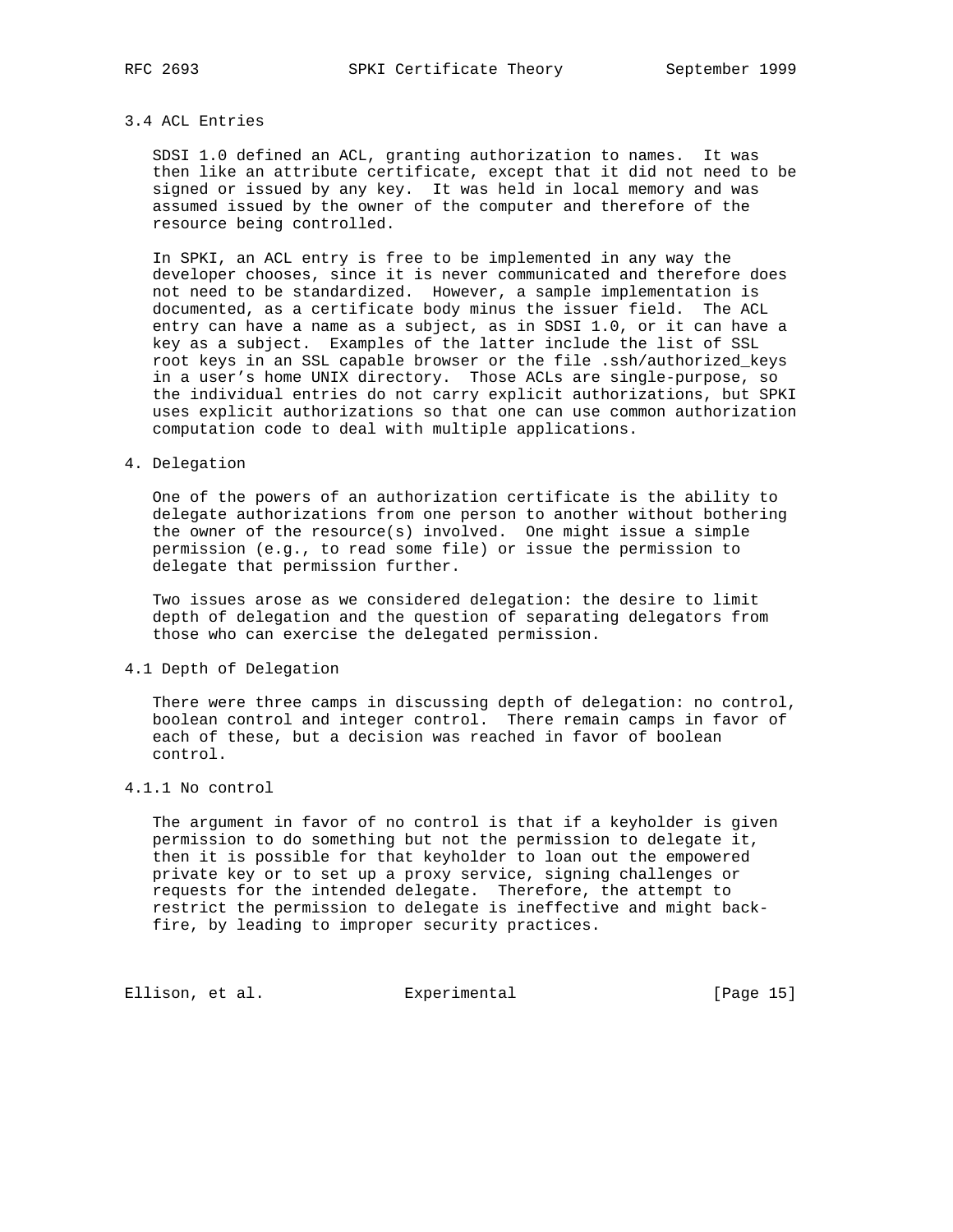#### 4.1.2 Boolean control

 The argument in favor of boolean control is that one might need to specify an inability to delegate. For example, one could imagine the US Commerce Department having a key that is authorized to declare a cryptographic software module exportable and also to delegate that authorization to others (e.g., manufacturers). It is reasonable to assume the Commerce Department would not issue permission to delegate this further. That is, it would want to have a direct legal agreement with each manufacturer and issue a certificate to that manufacturer only to reflect that the legal agreement is in place.

4.1.3 Integer control

 The argument in favor of integer control is that one might want to restrict the depth of delegation in order to control the proliferation of a delegated permission.

4.1.4 The choice: boolean

 Of these three, the group chose boolean control. The subject of a certificate or ACL entry may exercise any permission granted and, if delegation is TRUE, may also delegate that permission or some subset of it to others.

 The no control argument has logical appeal, but there remains the assumption that a user will value his or her private key enough not to loan it out or that the key will be locked in hardware where it can't be copied to any other user. This doesn't prevent the user from setting up a signing oracle, but lack of network connectivity might inhibit that mechanism.

 The integer control option was the original design and has appeal, but was defeated by the inability to predict the proper depth of delegation. One can always need to go one more level down, by creating a temporary signing key (e.g., for use in a laptop). Therefore, the initially predicted depth could be significantly off.

 As for controlling the proliferation of permissions, there is no control on the width of the delegation tree, so control on its depth is not a tight control on proliferation.

Ellison, et al. Experimental [Page 16]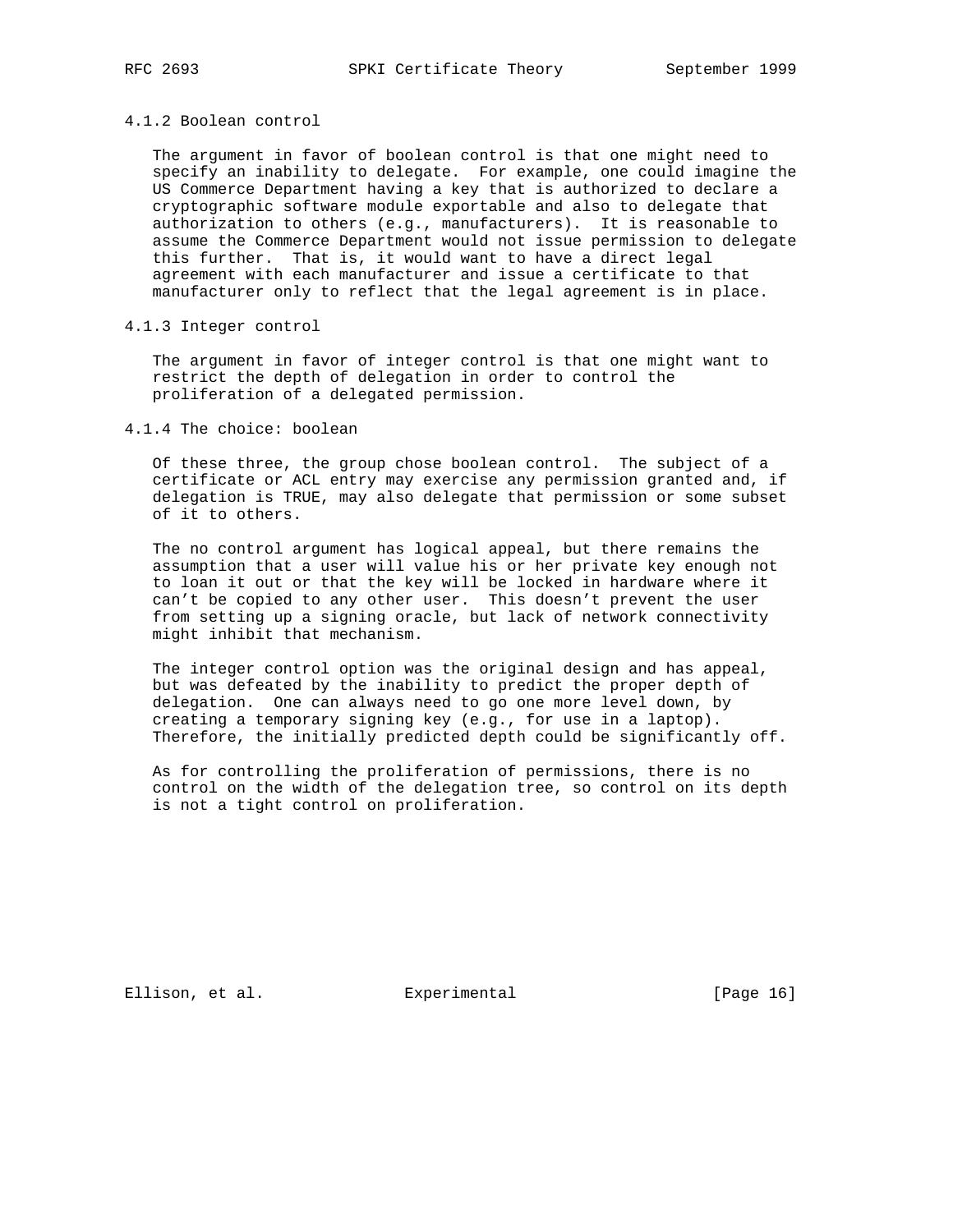4.2 May a Delegator Also Exercise the Permission?

 We decided that a delegator is free to create a new key pair, also controlled by it, and delegate the rights to that key to exercise the delegated permission. Therefore, there was no benefit from attempting to restrict the exercise of a permission by someone permitted to delegate it.

4.3 Delegation of Authorization vs. ACLs

 One concern with defining an authorization certificate is that the function can be performed by traditional <authorization,name> ACLs and <name,key> ID certificates defining groups. Such a mechanism was described in SDSI 1.0. A new mechanism needs to add value or it just complicates life for the developer.

 The argument for delegated authorization as opposed to ACLs can be seen in the following example.

 Imagine a firewall proxy permitting telnet and ftp access from the Internet into a network of US DoD machines. Because of the sensitivity of that destination network, strong access control would be desired. One could use public key authentication and public key certificates to establish who the individual keyholder was. Both the private key and the keyholder's certificates could be kept on a Fortezza card. That card holds X.509v1 certificates, so all that can be established is the name of the keyholder. It is then the job of the firewall to keep an ACL, listing named keyholders and the forms of access they are each permitted.

 Consider the ACL itself. Not only would it be potentially huge, demanding far more storage than the firewall would otherwise require, but it would also need its own ACL. One could not, for example, have someone in the Army have the power to decide whether someone in the Navy got access. In fact, the ACL would probably need not one level of its own ACL, but a nested set of ACLs, eventually reflecting the organization structure of the entire Defense Department.

 Without the ACLs, the firewall could be implemented in a device with no mass storage, residing in a sealed unit one could easily hold in one hand. With the ACLs, it would need a large mass storage device that would be accessed not only while making access control decisions but also for updating the ACLs.

 By contrast, let the access be controlled by authorization certificates. The firewall would have an ACL with one entry, granting a key belonging to the Secretary of Defense the right to delegate all access through the firewall. The Secretary would, in

Ellison, et al. Experimental [Page 17]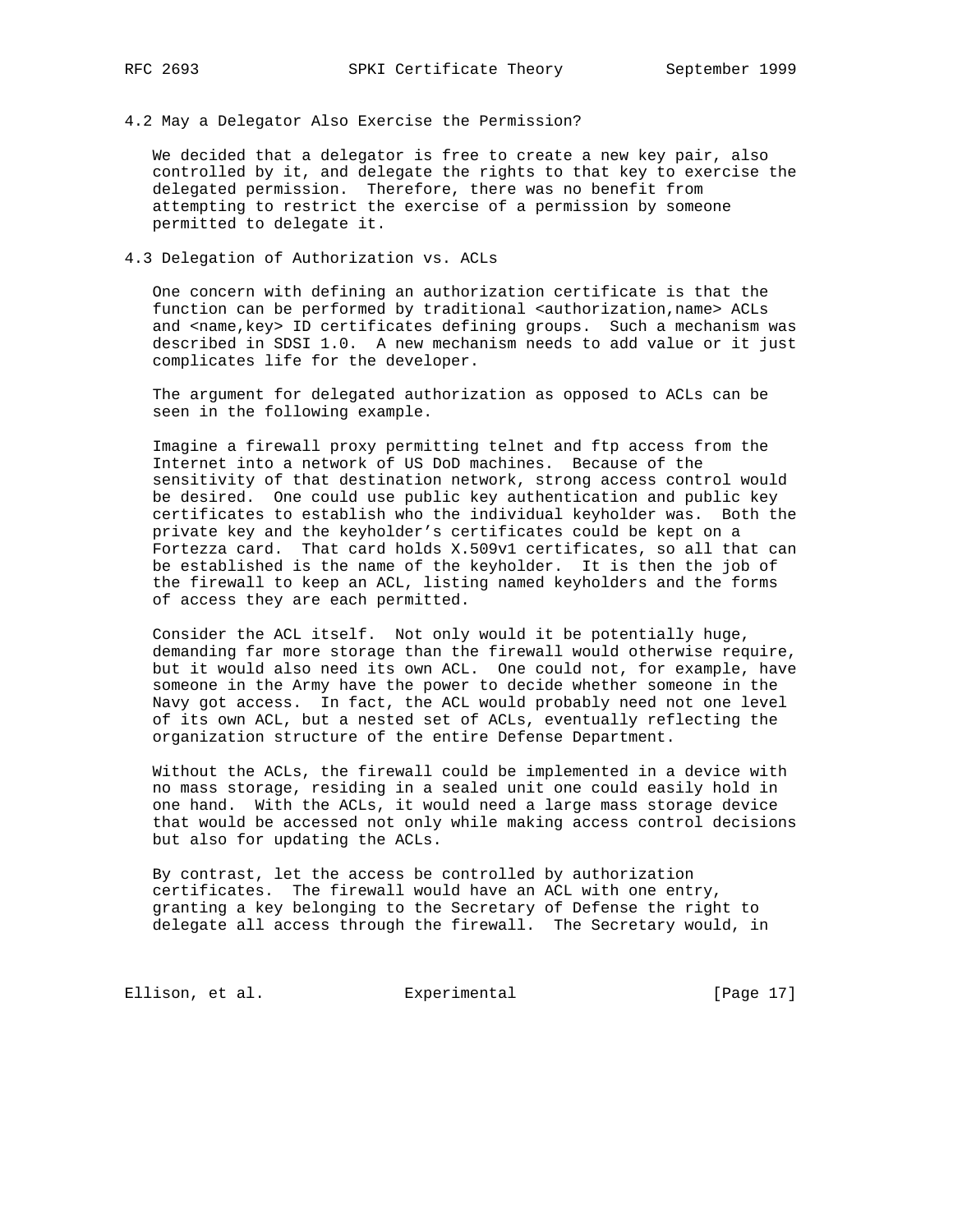turn, issue certificates delegating this permission to delegate to each of his or her subordinates. This process would iterate, until some enlisted man would receive permission to penetrate that firewall for some specific one protocol, but not have permission to delegate that permission.

 The certificate structure generated would reflect the organization structure of the entire Defense Department, just as the nested ACLs would have, but the control of these certificates (via their issuance and revocation) is distributed and need not show up in that one firewall or be replicated in all firewalls. Each individual delegator of permission performs a simple task, well understood. The application software to allow that delegation is correspondingly simple.

#### 5. Validity Conditions

 A certificate, or an ACL entry, has optional validity conditions. The traditional ones are validity dates: not-before and not-after. The SPKI group resolved, in discussion, that on-line tests of various kinds are also validity conditions. That is, they further refine the valid date range of a certificate. Three kinds of on-line tests are envisioned: CRL, re-validation and one-time.

 When validity confirmation is provided by some online test, then the issuer of those refinements need not be the issuer of the original certificate. In many cases, the business or security model for the two issuers is different. However, in SPKI, the certificate issuer must specify the issuer of validity confirmations.

# 5.1 Anti-matter CRLs

 An early form of CRL [Certificate Revocation List] was modeled after the news print book that used to be kept at supermarket checkout stands. Those books held lists of bad checking account numbers and, later, bad credit card numbers. If one's payment instrument wasn't listed in the book, then that instrument was considered good.

 These books would be issued periodically, and delivered by some means not necessarily taking a constant time. However, when a new book arrived, the clerk would replace the older edition with the new one and start using it. This design was suited to the constraints of the implementation: use of physical books, delivered by physical means. The book held bad account numbers rather than good ones because the list of bad accounts was smaller.

Ellison, et al. Experimental [Page 18]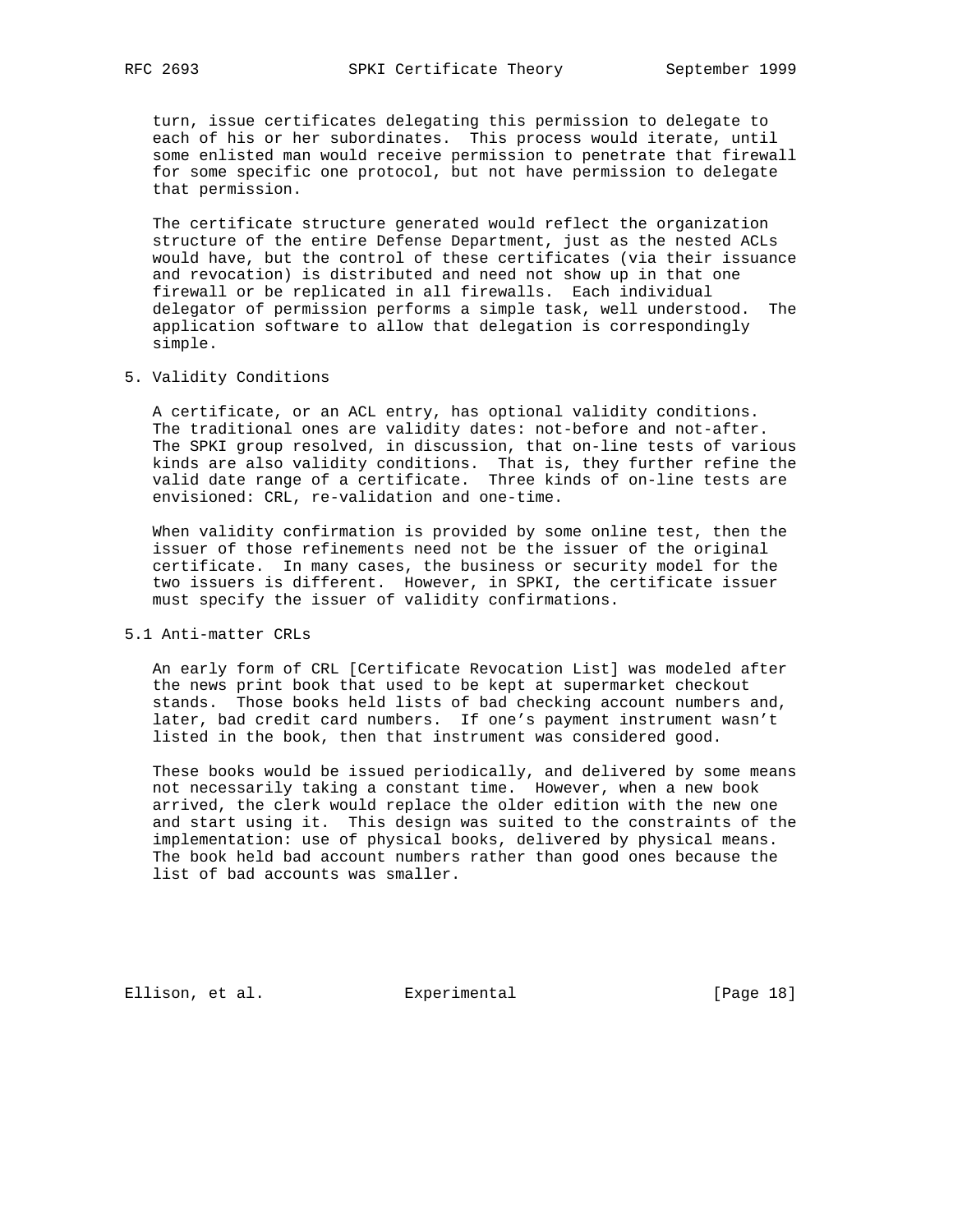An early CRL design followed this model. It had a list of revoked certificate identifiers. It also had a sequence number, so that one could tell which of two CRLs was more recent. A newer CRL would replace an older one.

 This mode of operation is like wandering anti-matter. When the issuer wants to revoke a certificate, it is listed in the next CRL to go out. If the revocation is urgent, then that CRL can be released immediately. The CRL then follows some dissemination process unrelated to the needs of the consumers of the CRL. If the CRL encounters a certificate it has listed, it effectively annihilates that certificate. If it encounters an older CRL, it annihilates that CRL also, leaving a copies of itself at the verifiers it encounters.

 However, this process is non-deterministic. The result of the authorization computation is at least timing dependent. Given an active adversary, it can also be a security hole. That is, an adversary can prevent revocation of a given certificate by preventing the delivery of new CRLs. This does not require cryptographic level effort, merely network tampering.

 SPKI has ruled out the use of wandering anti-matter CRLs for its certificates. Every authorization computation is deterministic, under SPKI rules.

5.2 Timed CRLs

 SPKI permits use of timed CRLs. That is, if a certificate can be referenced in a CRL, then the CRL process is subject to three conditions.

- 1. The certificate must list the key (or its hash) that will sign the CRL and may give one or more locations where that CRL might be fetched.
- 2. The CRL must carry validity dates.
- 3. CRL validity date ranges must not intersect. That is, one may not issue a new CRL to take effect before the expiration of the CRL currently deployed.

 Under these rules, no certificate that might use a CRL can be processed without a valid CRL and no CRL can be issued to show up as a surprise at the verifier. This yields a deterministic validity computation, independent of clock skew, although clock inaccuracies in the verifier may produce a result not desired by the issuer. The CRL in this case is a completion of the certificate, rather than a message to the world announcing a change of mind.

Ellison, et al. Experimental [Page 19]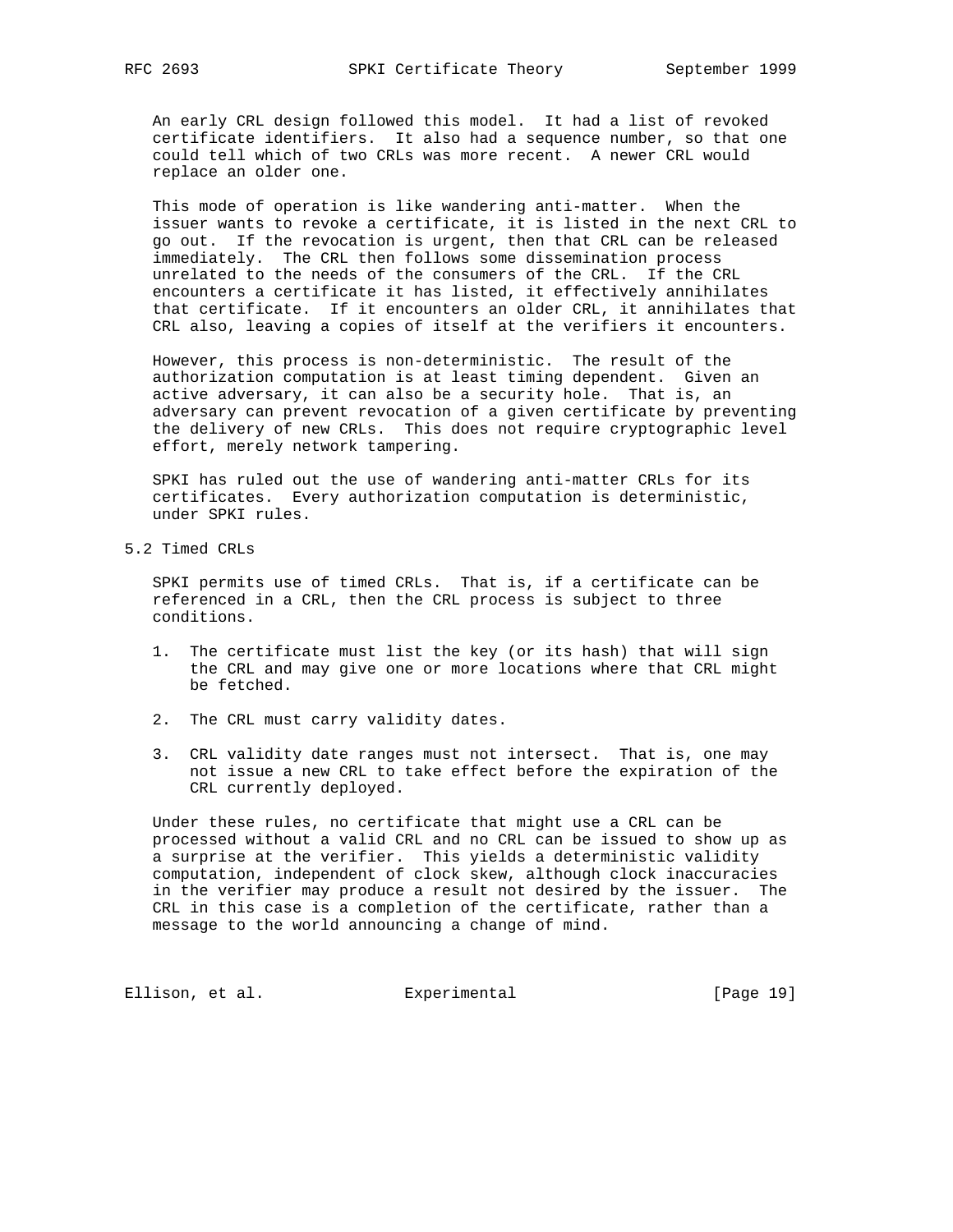Since CRLs might get very large and since they tend to grow monotonically, one might want to issue changes to CRLs rather than full ones. That is, a CRL might be a full CRL followed by a sequence of delta-CRLs. That sequence of instruments is then treated as a current CRL and the combined CRL must follow the conditions listed above.

5.3 Timed Revalidations

 CRLs are negative statements. The positive version of a CRL is what we call a revalidation. Typically a revalidation would list only one certificate (the one of interest), although it might list a set of certificates (to save digital signature effort).

 As with the CRL, SPKI demands that this process be deterministic and therefore that the revalidation follow the same rules listed above (in section 5.2).

5.4 Setting the Validity Interval

 Both timed CRLs and timed revalidations have non-0 validity intervals. To set this validity interval, one must answer the question: "How long are you willing to let the world believe and act on a statement you know to be false?"

 That is, one must assume that the previous CRL or revalidation has just been signed and transmitted to at least one consumer, locking up a time slot. The next available time slot starts after this validity interval ends. That is the earliest one can revoke a certificate one learns to be false.

 The answer to that question comes from risk management. It will probably be based on expected monetary losses, at least in commercial cases.

5.5 One-time Revalidations

 Validity intervals of length zero are not possible. Since transmission takes time, by the time a CRL was received by the verifier, it would be out of date and unusable. That assumes perfect clock synchronization. If clock skew is taken into consideration, validity intervals need to be that much larger to be meaningful.

 For those who want to set the validity interval to zero, SPKI defines a one-time revalidation.

Ellison, et al. Experimental [Page 20]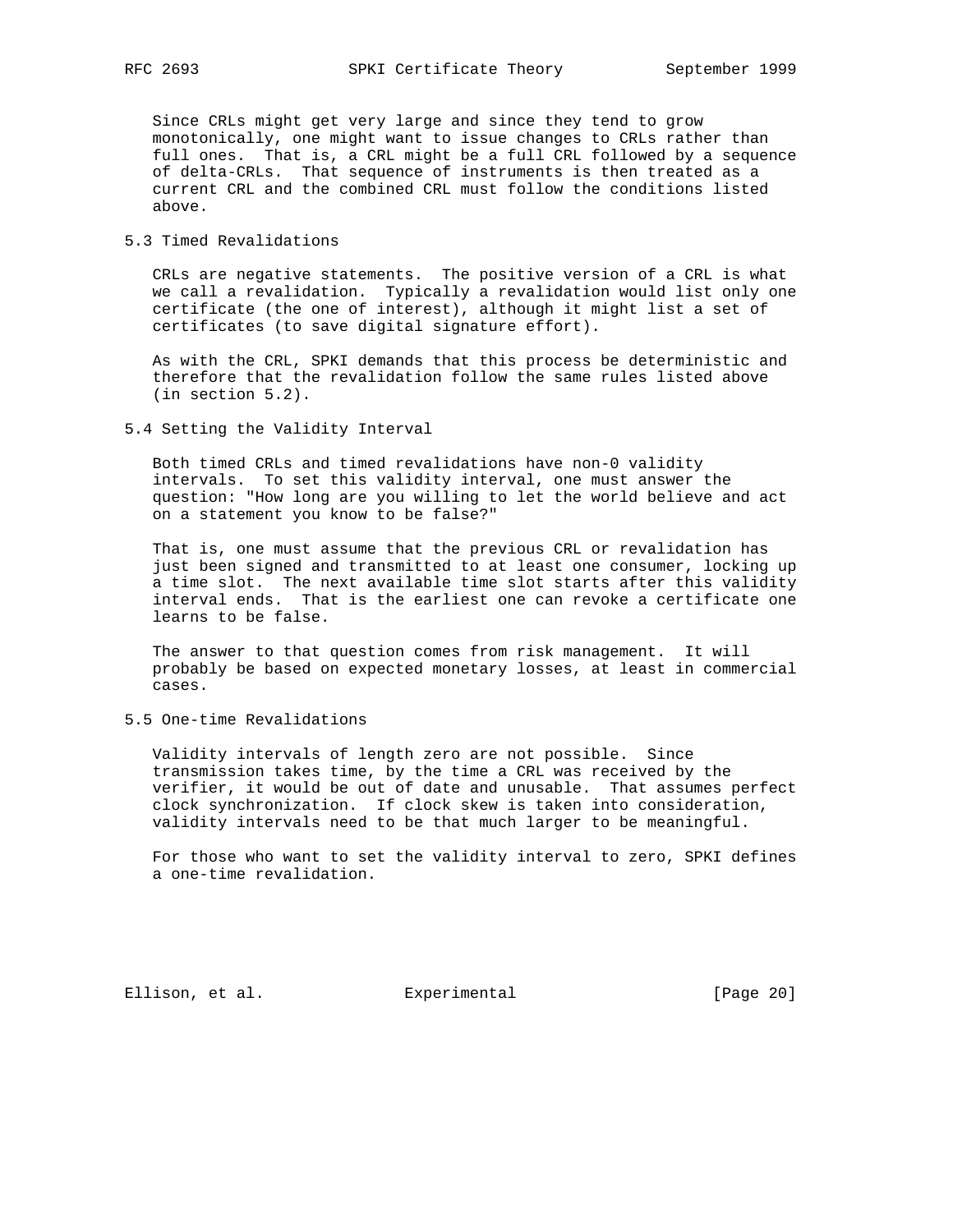This form of revalidation has no lifetime beyond the current authorization computation. One applies for this on-line, one-time revalidation by submitting a request containing a nonce. That nonce gets returned in the signed revalidation instrument, in order to prevent replay attacks. This protocol takes the place of a validity date range and represents a validity interval of zero, starting and ending at the time the authorization computation completes.

# 5.6 Short-lived Certificates

 A performance analysis of the various methods of achieving fine-grain control over the validity interval of a certificate should consider the possibility of just making the original certificate short-lived, especially if the online test result is issued by the same key that issued the certificate. There are cases in which the short-lived certificate requires fewer signatures and less network traffic than the various online test options. The use of a short-lived certificate always requires fewer signature verifications than the use of certificate plus online test result.

 If one wants to issue short-lived certificates, SPKI defines a kind of online test statement to tell the user of the certificate where a replacement short-lived certificate might be fetched.

5.7 Other possibilities

 There are other possibilities to be considered when choosing a validity condition model to use.

5.7.1 Micali's Inexpensive On-line Results

 Silvio Micali has patented a mechanism for using hash chains to revalidate or revoke a certificate inexpensively. This mechanism changes the performance requirements of those models and might therefore change the conclusion from a performance analysis [ECR].

5.7.2 Rivest's Reversal of the CRL Logic

 Ron Rivest has written a paper [R98] suggesting that the whole validity condition model is flawed because it assumes that the issuer (or some entity to which it delegates this responsibility) decides the conditions under which a certificate is valid. That traditional model is consistent with a military key management model, in which there is some central authority responsible for key release and for determining key validity.

Ellison, et al. Experimental [Page 21]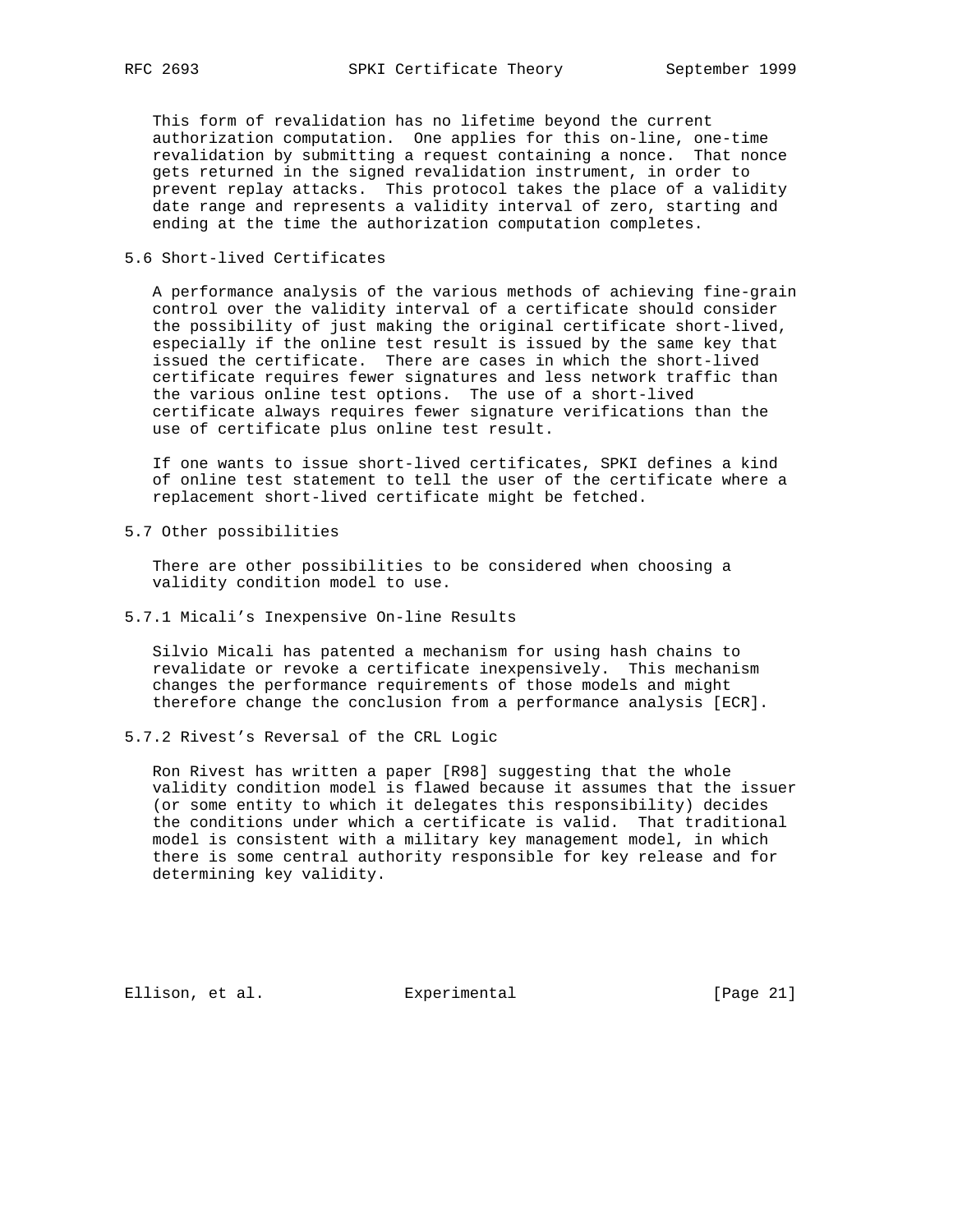However, in the commercial space, it is the verifier and not the issuer who is taking a risk by accepting a certificate. It should therefore be the verifier who decides what level of assurance he needs before accepting a credential. That verifier needs information from the issuer, and the more recent that information the better, but the decision is the verifier's in the end.

 This line of thought deserves further consideration, but is not reflected in the SPKI structure definition. It might even be that both the issuer and the verifier have stakes in this decision, so that any replacement validity logic would have to include inputs from both.

6. Tuple Reduction

 The processing of certificates and related objects to yield an authorization result is the province of the developer of the application or system. The processing plan presented here is an example that may be followed, but its primary purpose is to clarify the semantics of an SPKI certificate and the way it and various other kinds of certificate might be used to yield an authorization result.

 There are three kinds of entity that might be input to the computation that yields an authorization result:

- 1. <name,key> (as a certificate)
- 2. <authorization,name> (as an attribute certificate or ACL entry)
- 3. <authorization,key> (as an authorization certificate or ACL entry)

These entities are processed in three stages.

 1. Individual certificates are verified by checking their signatures and possibly performing other work. They are then mapped to intermediate forms, called "tuples" here.

 The other work for SPKI or SDSI certificates might include processing of on-line test results (CRL, re-validation or one time validation).

 The other work for PGP certificates may include a web-of-trust computation.

 The other work for X.509 certificates depends on the written documentation for that particular use of X.509 (typically tied to the root key from which the certificate descended) and could

Ellison, et al. Experimental [Page 22]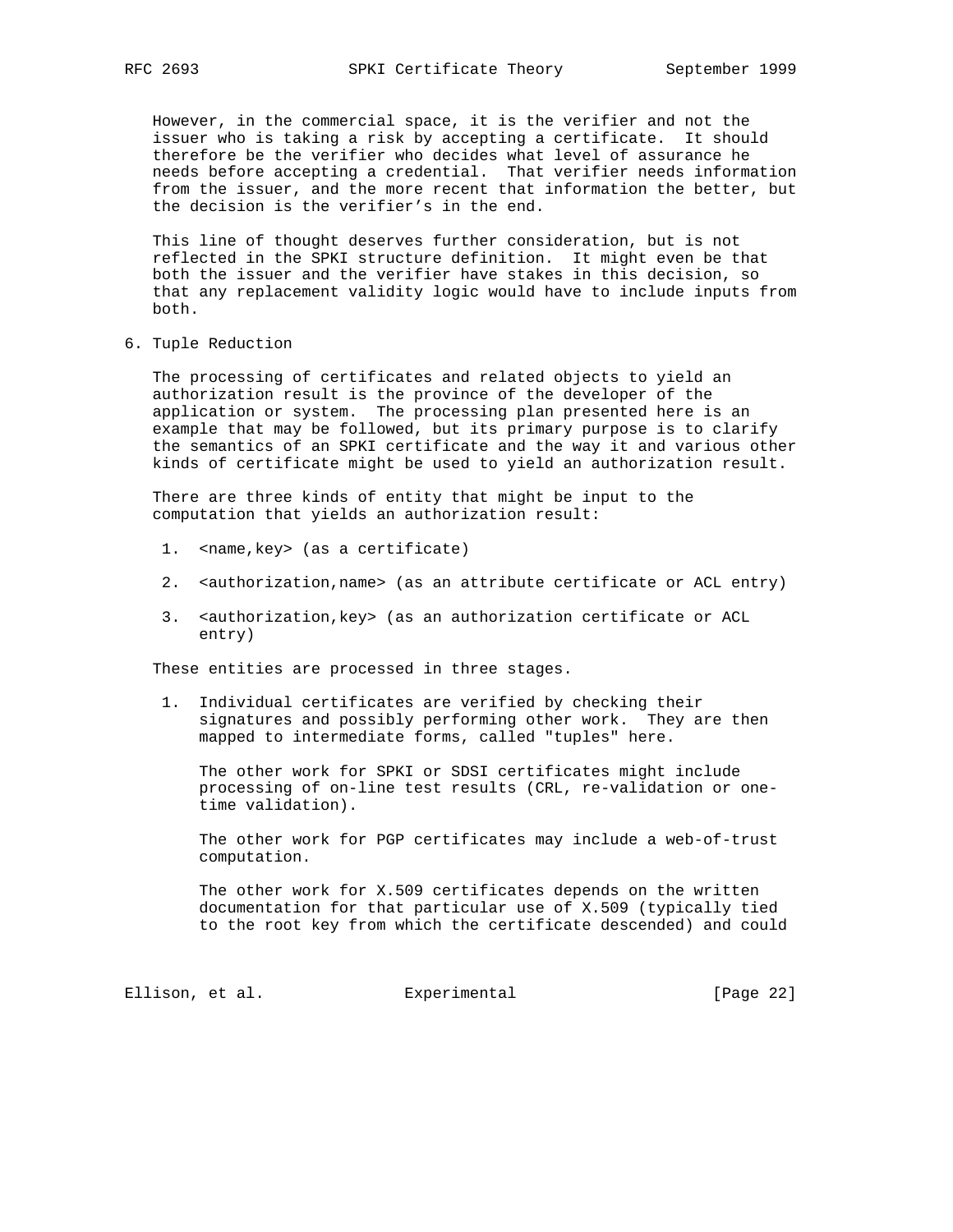involve checking information in the parent certificate as well as additional information in extensions of the certificate in question. That is, some use X.509 certificates just to define names. Others use X.509 to communicate an authorization implicitly (e.g., SSL server certificates). Some might define extensions of X.509 to carry explicit authorizations. All of these interpretations are specified in written documentation associated with the certificate chain and therefore with the root from which the chain descends.

 If on-line tests are involved in the certificate processing, then the validity dates of those on-line test results are intersected by VIntersect() [defined in 6.3.2, below] with the validity dates of the certificate to yield the dates in the certificate's tuple(s).

- 2. Uses of names are replaced with simple definitions (keys or hashes), based on the name definitions available from reducing name 4-tuples.
- 3. Authorization 5-tuples are then reduced to a final authorization result.
- 6.1 5-tuple Defined

 The 5-tuple is an intermediate form, assumed to be held in trusted memory so that it doesn't need a digital signature for integrity. It is produced from certificates or other credentials via trusted software. Its contents are the same as the contents of an SPKI certificate body, but it might be derived from another form of certificate or from an ACL entry.

The elements of a 5-tuple are:

- 1. Issuer: a public key (or its hash), or the reserved word "Self". This identifies the entity speaking this intermediate result.
- 2. Subject: a public key (or its hash), a name used to identify a public key, the hash of an object or a threshold function of subordinate subjects. This identifies the entity being spoken about in this intermediate result.
- 3. Delegation: a boolean. If TRUE, then the Subject is permitted by the Issuer to further propagate the authorization in this intermediate result.
- 4. Authorization: an S-expression. [Rules for combination of Authorizations are given below.]

Ellison, et al. Experimental [Page 23]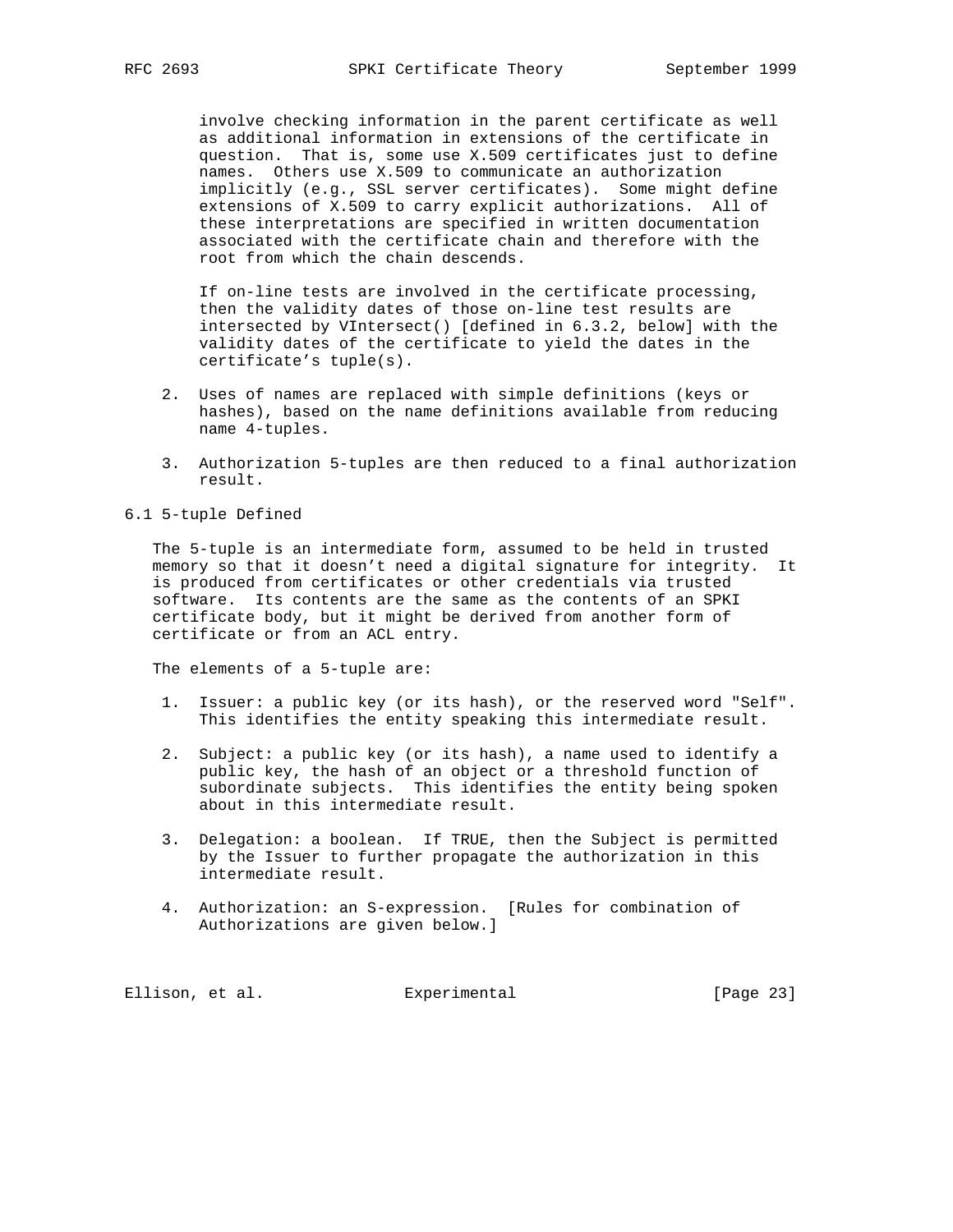- 5. Validity dates: a not-before date and a not-after date, where "date" means date and time. If the not-before date is missing from the source credential then minus infinity is assumed. If the not-after date is missing then plus infinity is assumed.
- 6.2 4-tuple Defined

 A <name,key> certificate (such as X.509v1 or SDSI 1.0) carries no authorization field but does carry a name. Since it is qualitatively different from an authorization certificate, a separate intermediate form is defined for it.

The elements of a Name 4-tuple are:

- 1. Issuer: a public key (or its hash). This identifies the entity defining this name in its private name space.
- 2. Name: a byte string
- 3. Subject: a public key (or its hash), a name, or a threshold function of subordinate subjects. This defines the name.
- 4. Validity dates: a not-before date and a not-after date, where "date" means date and time. If the not-before date is missing from the source credential then minus infinity is assumed. If the not-after date is missing then plus infinity is assumed.
- 6.3 5-tuple Reduction Rules

The two 5-tuples:

<I1,S1,D1,A1,V1> + <I2,S2,D2,A2,V2>

yield

```
 <I1,S2,D2,AIntersect(A1,A2),VIntersect(V1,V2)>
```
provided

the two intersections succeed,

 $S1 = I2$ 

and

D1 = TRUE

Ellison, et al. Experimental [Page 24]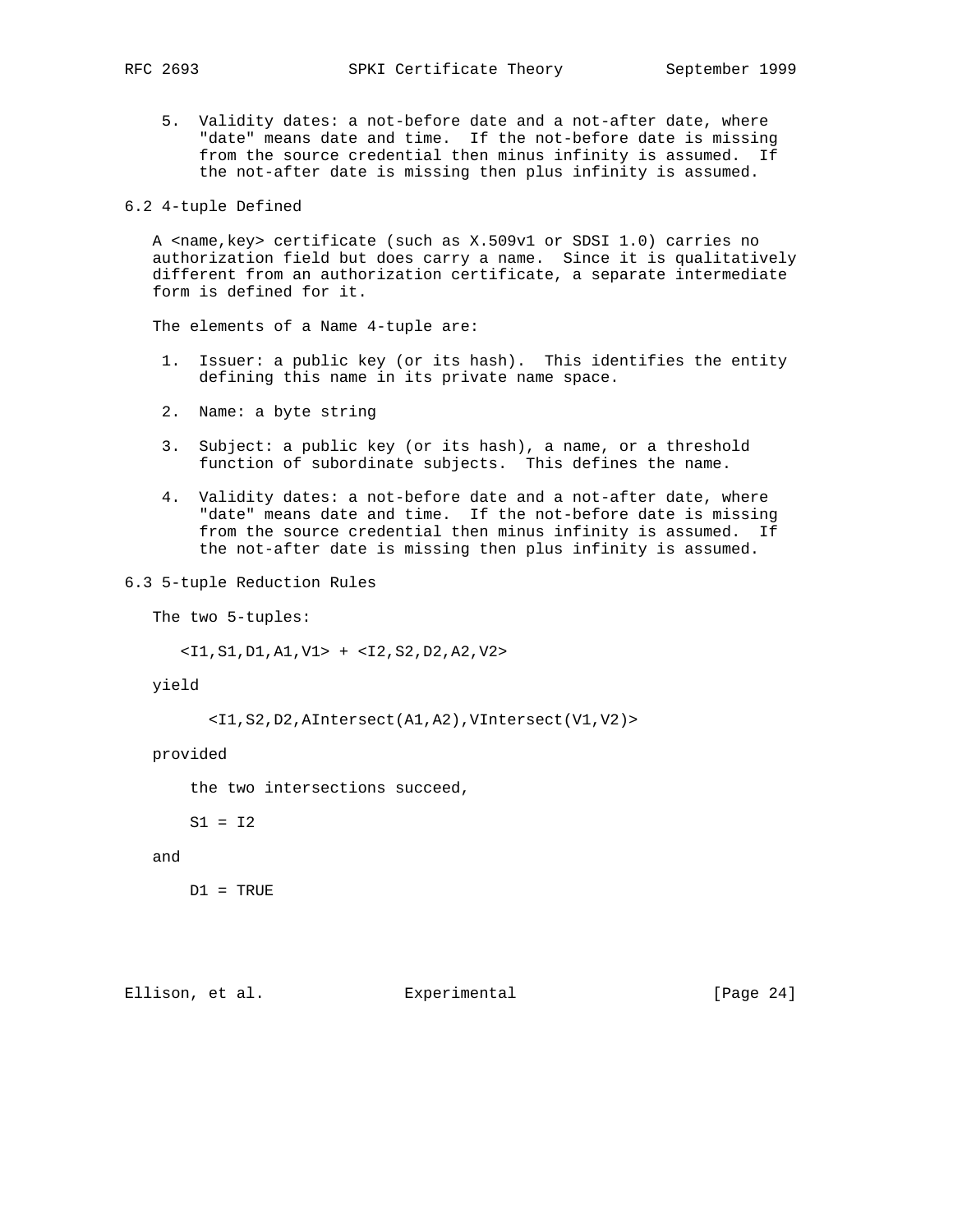If S1 is a threshold subject, there is a slight modification to this rule, as described below in section 6.3.3.

# 6.3.1 AIntersect

 An authorization is a list of strings or sub-lists, of meaning to and probably defined by the application that will use this authorization for access control. Two authorizations intersect by matching, element for element. If one list is longer than the other but match at all elements where both lists have elements, then the longer list is the result of the intersection. This means that additional elements of a list must restrict the permission granted.

 Although actual authorization string definitions are application dependent, AIntersect provides rules for automatic intersection of these strings so that application developers can know the semantics of the strings they use. Special semantics would require special reduction software.

 For example, there might be an ftpd that allows public key access control, using authorization certificates. Under that service,

(ftp (host ftp.clark.net))

 might imply that the keyholder would be allowed ftp access to all directories on ftp.clark.net, with all kinds of access (read, write, delete, ...). This is more general (allows more access) than

(ftp (host ftp.clark.net) (dir /pub/cme))

 which would allow all kinds of access but only in the directory specified. The intersection of the two would be the second.

 Since the AIntersect rules imply position dependency, one could also define the previous authorization string as:

(ftp ftp.clark.net /pub/cme)

to keep the form compact.

 To allow for wild cards, there are a small number of special S expressions defined, using "\*" as the expression name.

(\*)

 stands for the set of all S-expressions and byte-strings. In other words, it will match anything. When intersected with anything, the result is that other thing. [The AIntersect rule about lists of different length treats a

Ellison, et al. Experimental [Page 25]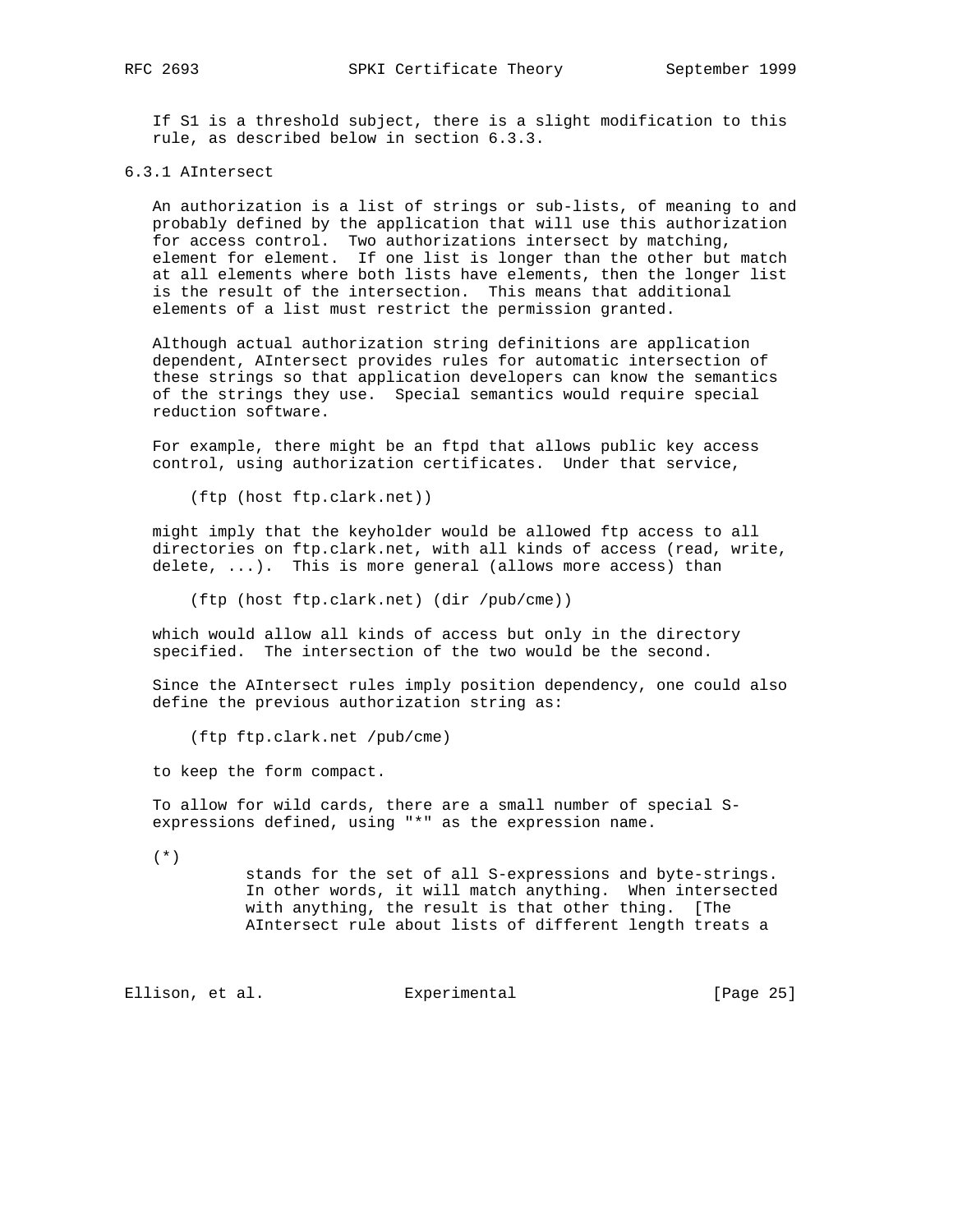list as if it had enough (\*) entries implicitly appended to it to match the length of another list with which it was being intersected.]

- (\* set <tag-expr>\*) stands for the set of elements listed in the \*-form.
- (\* prefix <byte-string>) stands for the set of all byte strings that start with the one given in the \*-form.
- (\* range <ordering> <lower-limit>? <upper-limit>?) stands for the set of all byte strings lexically (or numerically) between the two limits. The ordering parameter (alpha, numeric, time, binary, date) specifies the kind of strings allowed.

 AIntersect() is normal set intersection, when \*-forms are defined as they are above and a normal list is taken to mean all lists that start with those elements. The following examples should give a more concrete explanation for those who prefer an explanation without reference to set operations.

 AIntersect( (tag (ftp ftp.clark.net cme (\* set read write))), (tag (\*)) )

evaluates to (tag (ftp ftp.clark.net cme (\* set read write)))

 AIntersect( (tag (\* set read write (foo bla) delete)), (tag (\* set write read) ) )

evaluates to (tag (\* set read write))

 AIntersect( (tag (\* set read write (foo bla) delete)), (tag read ) )

evaluates to (tag read)

 AIntersect( (tag (\* prefix http://www.clark.net/pub/)), (tag (\* prefix http://www.clark.net/pub/cme/html/)) ) evaluates to (tag (\* prefix http://www.clark.net/pub/cme/html/)) AIntersect( (tag (\* range numeric ge #30# le #39# )), (tag #26#) ) fails to intersect.

Ellison, et al. Experimental [Page 26]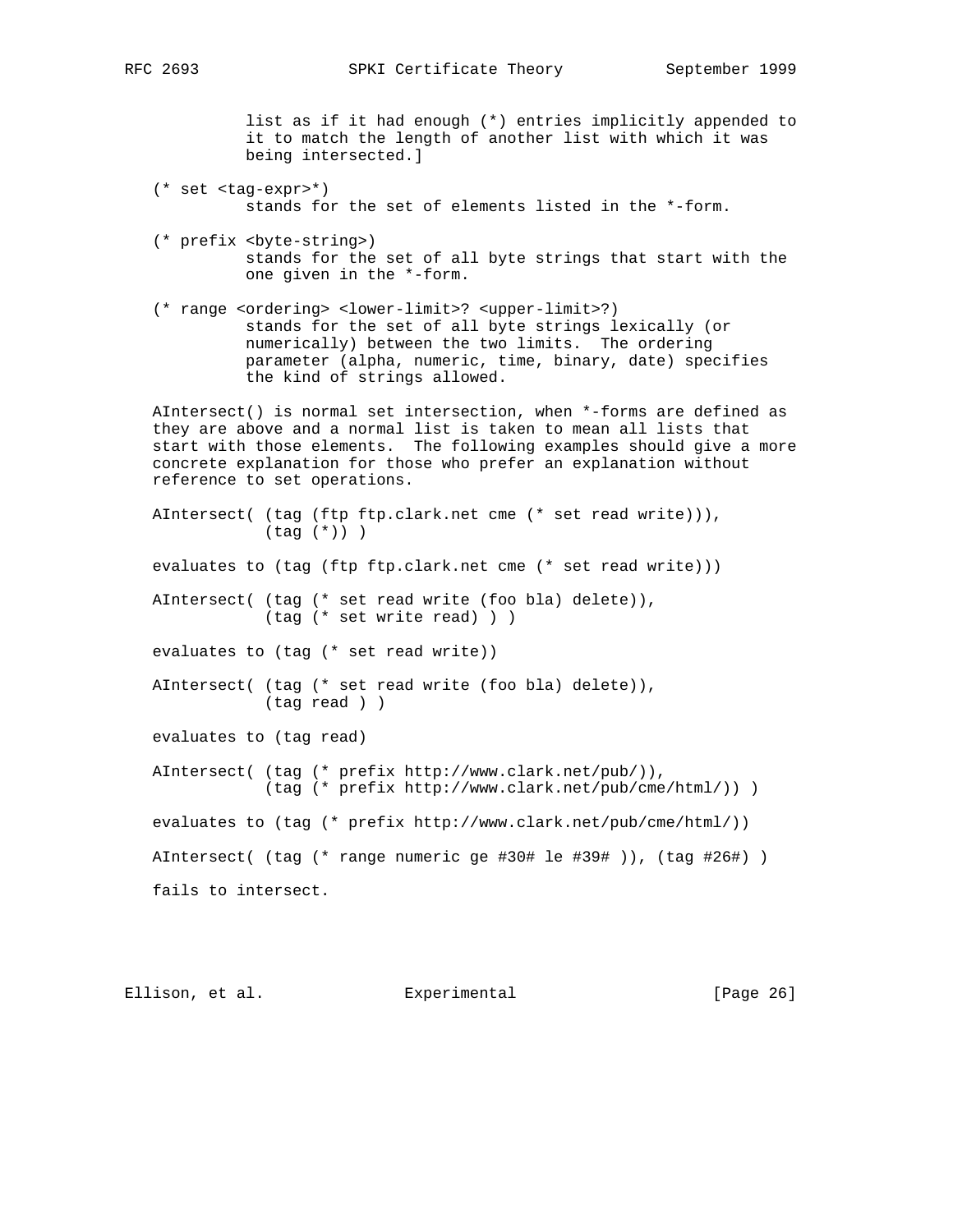6.3.2 VIntersect

Date range intersection is straight-forward.

 $V = VIntersect(X, Y)$ 

is defined as

Vmin = max( Xmin, Ymin )

Vmax = min( Xmax, Ymax )

and if Vmin > Vmax, then the intersection failed.

 These rules assume that daytimes are expressed in a monotonic form, as they are in SPKI.

 The full SPKI VIntersect() also deals with online tests. In the most straight-forward implementation, each online test to which a certificate is subject is evaluated. Each such test carries with it a validity interval, in terms of dates. That validity interval is intersected with any present in the certificate, to yield a new, current validity interval.

 It is possible for an implementation of VIntersect() to gather up online tests that are present in each certificate and include the union of all those tests in the accumulating tuples. In this case, the evaluation of those online tests is deferred until the end of the process. This might be appropriate if the tuple reduction is being performed not for answering an immediate authorization question but rather for generation of a summary certificate (Certificate Result Certificate) that one might hope would be useful for a long time.

6.3.3 Threshold Subjects

 A threshold subject is specified by two numbers, K and N [0<K<=N], and N subordinate subjects. A threshold subject is reduced to a single subject by selecting K of the N subjects and reducing each of those K to the same subject, through a sequence of certificates. The (N-K) unselected subordinate subjects are set to (null).

 The intermediate form for a threshold subject is a copy of the tuple in which the threshold subject appears, but with only one of the subordinate subjects. Those subordinate tuples are reduced individually until the list of subordinate tuples has (N-K) (null) entries and K entries with the same subject. At that point, those K tuples are validity-, authorization- and delegation- intersected to yield the single tuple that will replace the list of tuples.

Ellison, et al. Experimental Formula (Page 27)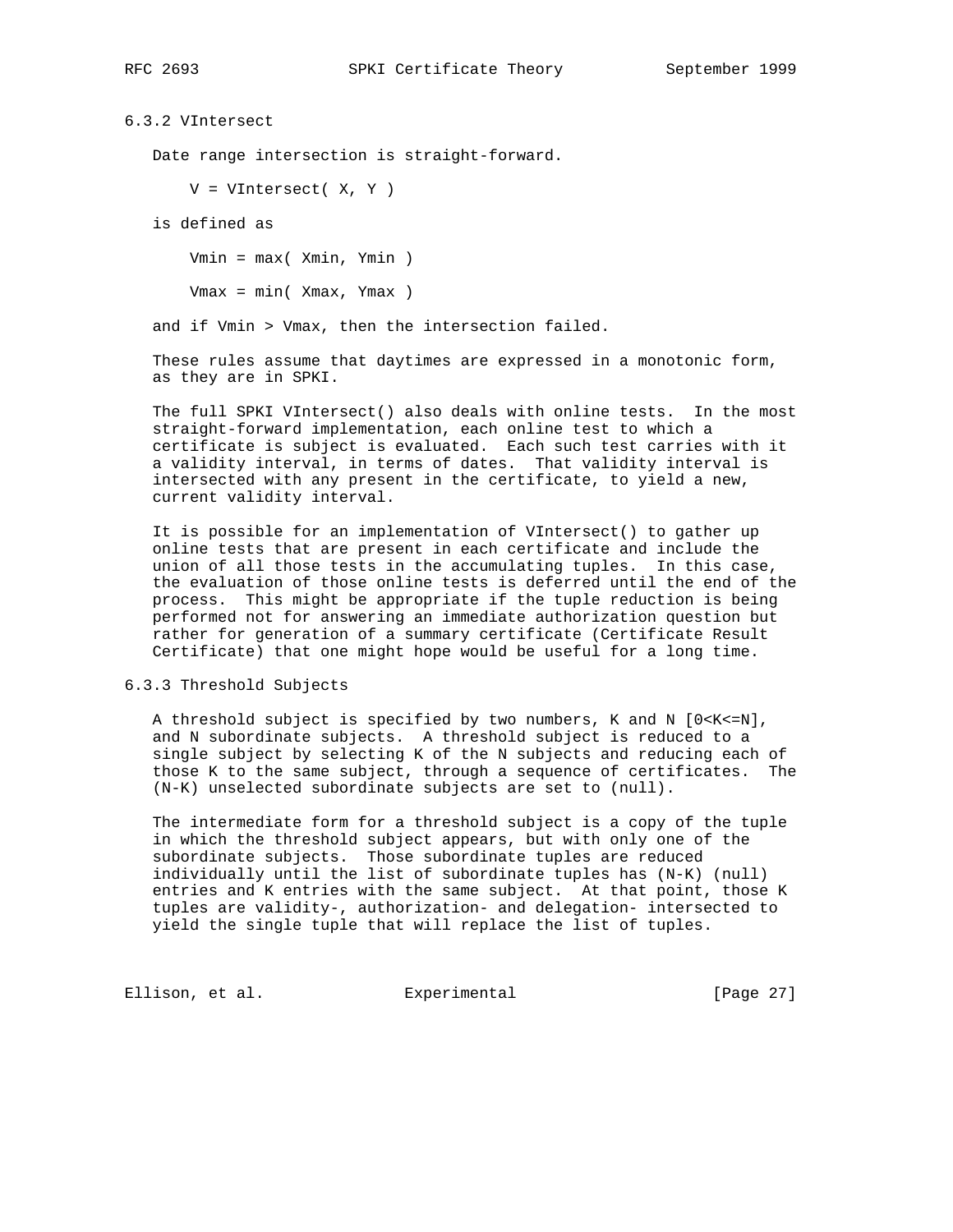- 
- 6.3.4 Certificate Path Discovery

 All reduction operations are in the order provided by the prover. That simplifies the job of the verifier, but leaves the job of finding the correct list of reductions to the prover.

 The general algorithm for finding the right certificate paths from a large set of unordered certificates has been solved[ELIEN], but might be used only rarely. Each keyholder who is granted some authority should receive a sequence of certificates delegating that authority. That keyholder may then want to delegate part of this authority on to some other keyholder. To do that, a single additional certificate is generated and appended to the sequence already available, yielding a sequence that can be used by the delegatee to prove access permission.

6.4 4-tuple Reduction

 There will be name 4-tuples in two different classes, those that define the name as a key and those that define the name as another name.

- 1. [(name K1 N) -> K2]
- 2. [(name K1 N) -> (name K2 N1 N2 ... Nk)]

 As with the 5-tuples discussed in the previous section, name definition 4-tuples should be delivered in the order needed by the prover. In that case, the rule for name reduction is to replace the name just defined by its definition. For example,

 $(name K1 N N1 N2 N3) + [(name K1 N) -> K2]$ 

 $\rightarrow$  (name K2 N1 N2 N3)

or, in case 2 above,

(name K1 N Na Nb Nc) +  $[$  (name K1 N) -> (name K2 N1 N2 ... Nk)]

 $\rightarrow$  (name K2 N1 N2 ... Nk Na Nb Nc)

 With the second form of name definition, one might have names that temporarily grow. If the prover is providing certificates in order, then the verifier need only do as it is told.

Ellison, et al. Experimental [Page 28]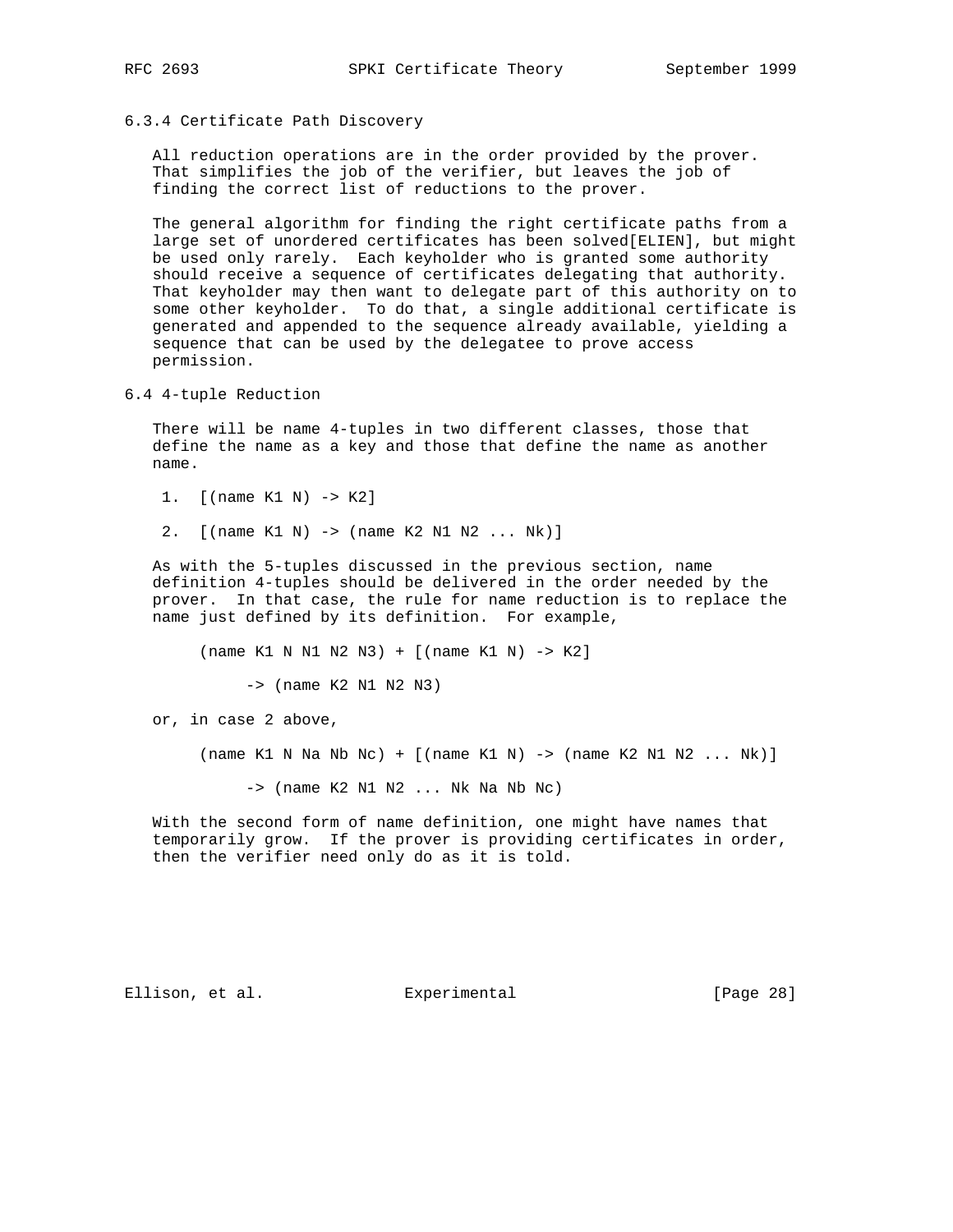If the verifier is operating from an unordered pool of tuples, then a safe rule for name reduction is to apply only those 4-tuples that define a name as a key. Such applications should bring 4-tuples that started out in class (2) into class (1), and eventually reduce all names to keys. Any naming loops are avoided by this process.

# 6.4.1 4-tuple Threshold Subject Reduction

 Some of a threshold subject's subordinate subjects might be names. Those names must be reduced by application of 4-tuples. The name reduction process proceeds independently on each name in the subordinate subject as indicated in 6.3.3 above.

 One can reduce individual named subjects in a threshold subject and leave the subject in threshold form, if one desires. There is no delegation- or authorization-intersection involved, only a validity intersection during name reduction. This might be used by a service that produces Certificate Result Certificates [see 6.7].

6.4.2 4-tuple Validity Intersection

 Whenever a 4-tuple is used to reduce the subject (or part of the subject) of another tuple, its validity interval is intersected with that of the tuple holding the subject being reduced and the intersection is used in the resulting tuple. Since a 4-tuple contains no delegation or authorization fields, the delegation permission and authorization of the tuple being acted upon does not change.

6.5 Certificate Translation

 Any certificate currently defined, as well as ACL entries and possibly other instruments, can be translated to 5-tuples (or name tuples) and therefore take part in an authorization computation. The specific rules for those are given below.

6.5.1 X.509v1

The original X.509 certificate is a <name, key> certificate. It translates directly to a name tuple. The form

[Kroot, (name <leaf-name>), K1, validity]

 is used if the rules for that particular X.509 hierarchy is that all leaf names are unique, under that root. If uniqueness of names applies only to individual CAs in the X.509 hierarchy, then one must generate

Ellison, et al. Experimental [Page 29]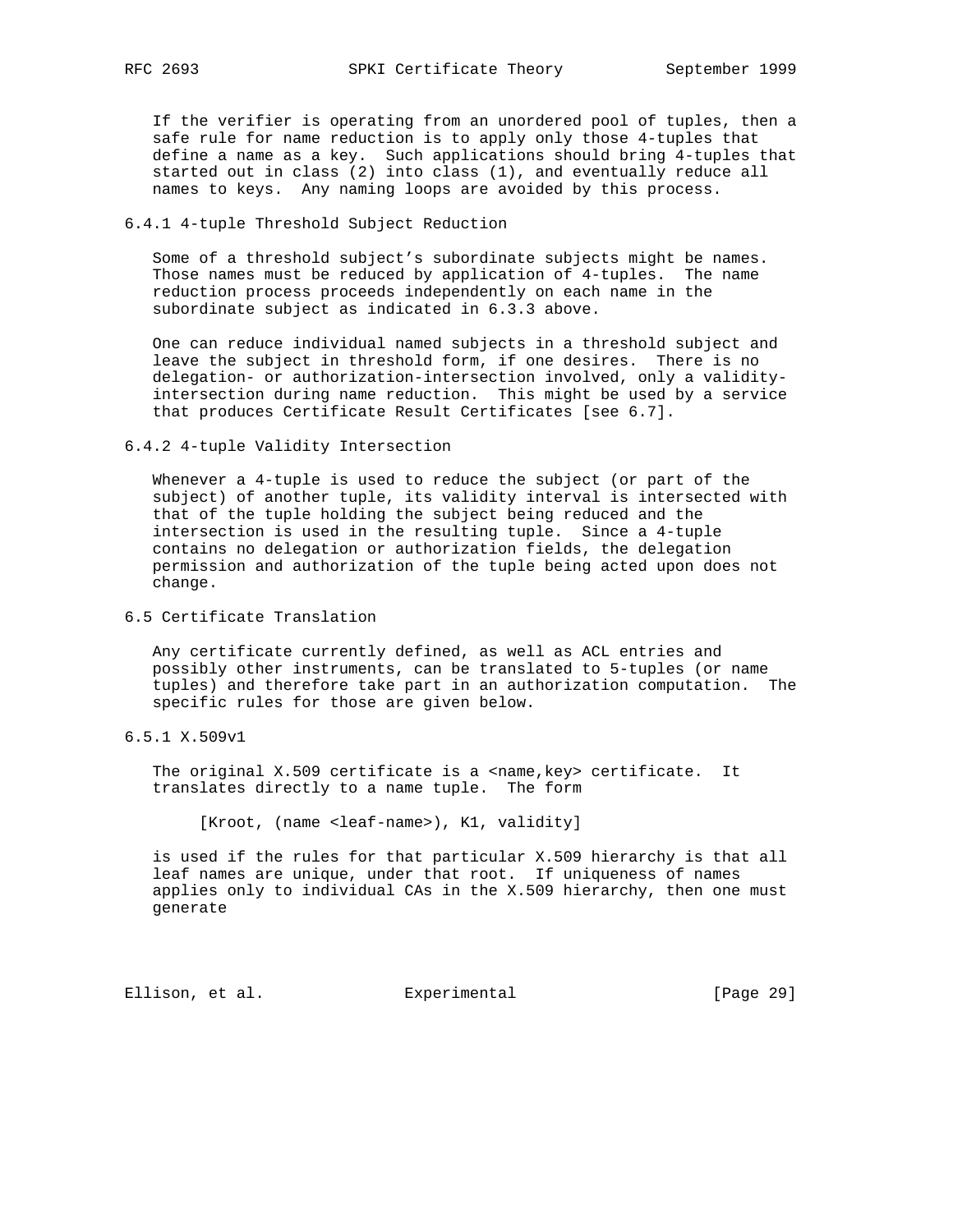[Kroot, (name CA1 CA2 ... CAk <leaf-name>), K1, validity]

 after verifying the certificate chain by the rules appropriate to that particular chain.

# 6.5.2 PGP

A PGP certificate is a <name, key> certificate. It is verified by web-of-trust rules (as specified in the PGP documentation). Once verified, it yields name tuples of the form

[Ki, name, K1, validity]

 where Ki is a key that signed that PGP (UserID,key) pair. There would be one tuple produced for each signature on the key, K1.

#### 6.5.3 X.509v3

 An X.509v3 certificate may be used to declare a name. It might also declare explicit authorizations, by way of extensions. It might also declare an implicit authorization of the form (tag (\*)). The actual set of tuples it yields depends on the documentation associated with that line of certificates. That documentation could conceptually be considered associated with the root key of the certificate chain. In addition, some X.509v3 certificates (such as those used for SET), have defined extra validity tests for certificate chains depending on custom extensions. As a result, it is likely that X.509v3 chains will have to be validated independently, by chain validation code specific to each root key. After that validation, that root-specific code can then generate the appropriate multiple tuples from the one certificate.

6.5.4 X9.57

 An X9.57 attribute certificate should yield one or more 5-tuples, with names as Subject. The code translating the attribute certificate will have to build a fully-qualified name to represent the Distinguished Name in the Subject. For any attribute certificates that refer to an ID certificate explicitly, the Subject of the 5-tuple can be the key in that ID certificate, bypassing the construction of name 4-tuples.

6.5.5 SDSI 1.0

A SDSI 1.0 certificate maps directly to one 4-tuple.

Ellison, et al. Experimental [Page 30]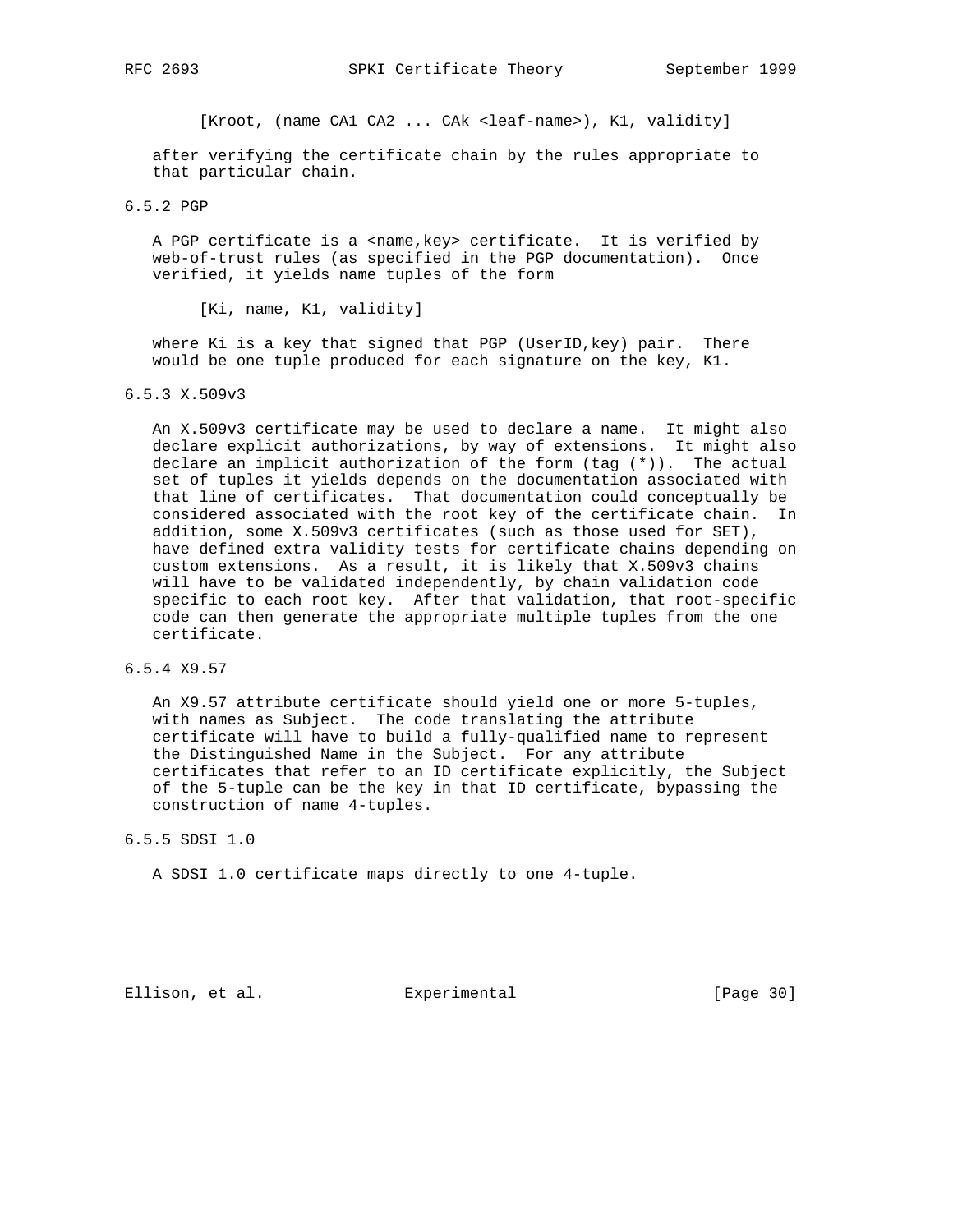6.5.6 SPKI

 An SPKI certificate maps directly to one 4- or 5- tuple, depending respectively on whether it is a name certificate or carries an authorization.

6.5.7 SSL

 An SSL certificate carries a number of authorizations, some implicitly. The authorization:

(tag (ssl))

 is implicit. In addition, the server certificate carries a DNS name parameter to be matched against the DNS name of the web page to which the connection is being made. That might be encoded as:

(tag (dns <domain-name>))

 Meanwhile, there is the "global cert" permission -- the permission for a US-supplied browser to connect using full strength symmetric cryptography even though the server is outside the USA. This might be encoded as:

(tag (us-crypto))

 There are other key usage attributes that would also be encoded as tag fields, but a full discussion of those fields is left to the examples document.

An ACL entry for an SSL root key would have the tag:

(tag (\* set (ssl) (dns (\*))))

which by the rules of intersection is equivalent to:

(tag (\* set (ssl) (dns)))

 unless that root key also had the permission from the US Commerce Department to grant us-crypto permission, in which case the root key would have:

(tag (\* set (ssl) (dns) (us-crypto)))

Ellison, et al. Experimental [Page 31]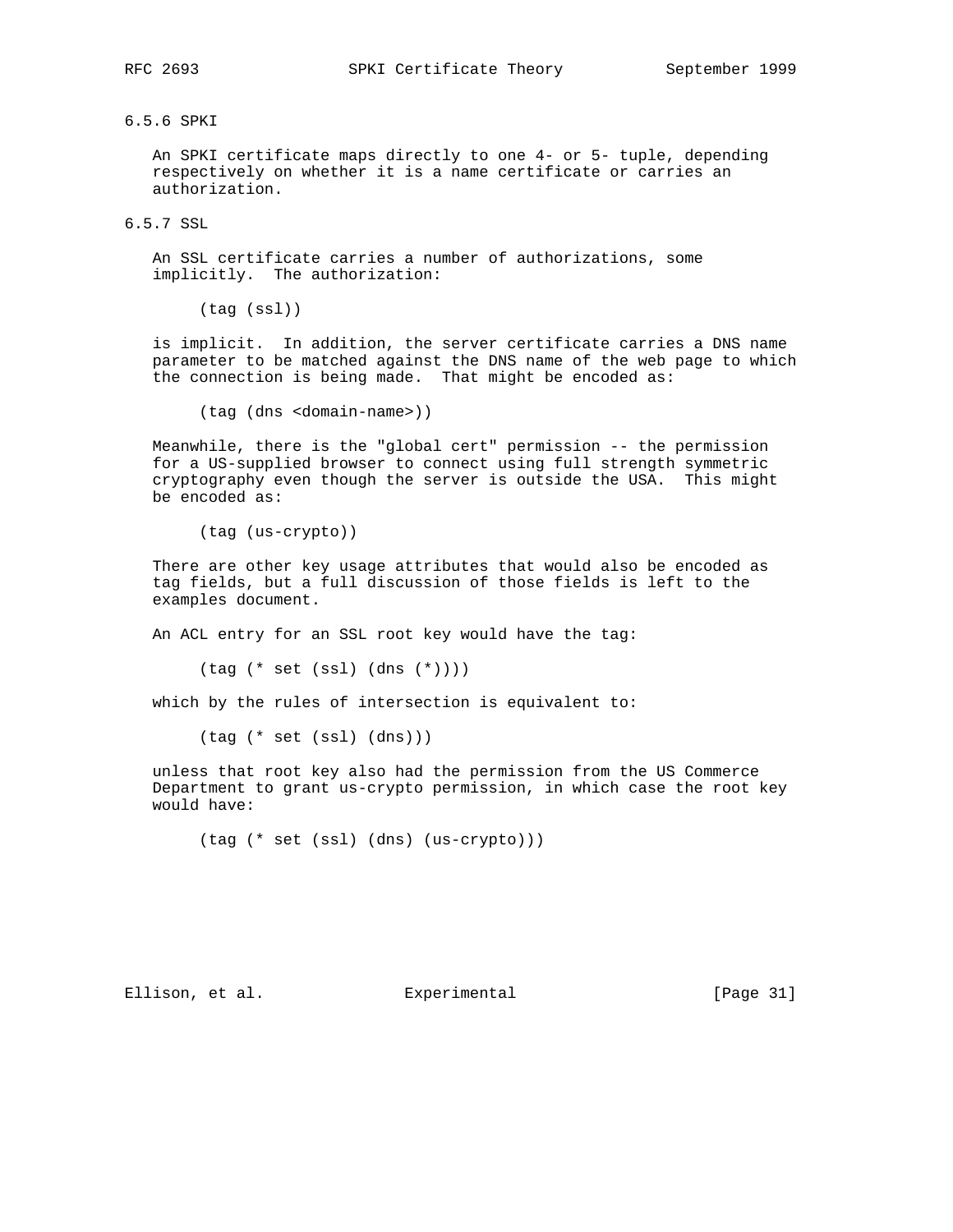A CA certificate, used for SSL, would then need only to communicate down its certificate chain those permissions allocated in the ACL. Its tag might then translate to:

(tag (\*))

 A leaf server certificate for the Datafellows server might, for example, have a tag field of the form:

(tag (\* set (ssl) (dns www.datafellows.com)))

 showing that it was empowered to do SSL and to operate from the given domain name, but not to use US crypto with a US browser.

 The use of (\* set) for the two attributes in this example could have been abbreviated as:

(tag (ssl www.datafellows.com))

while CA certificates might carry:

(tag (ssl (\*))) or just (tag (\*))

 but separating them, via (\* set), allows for a future enhancement of SSL in which the (ssl) permission is derived from one set of root keys (those of current CAs) while the (dns) permission is derived from another set of root keys (those empowered to speak in DNSSEC) while the (us-crypto) permission might be granted only to a root key belonging to the US Department of Commerce. The three separate tests in the verifying code (e.g., the browser) would then involve separate 5-tuple reductions from separate root key ACL entries.

 The fact that these three kinds of permission are treated as if ANDed is derived from the logic of the code that interprets the permissions and is not expressed in the certificate. That decision is embodied in the authorization code executed by the verifying application.

6.6 Certificate Result Certificates

 Typically, one will reduce a chain of certificates to answer an authorization question in one of two forms:

- 1. Is this Subject, S, allowed to do A, under this ACL and with this set of certificates?
- 2. What is Subject S allowed to do, under this ACL and with this set of certificates?

Ellison, et al. Experimental [Page 32]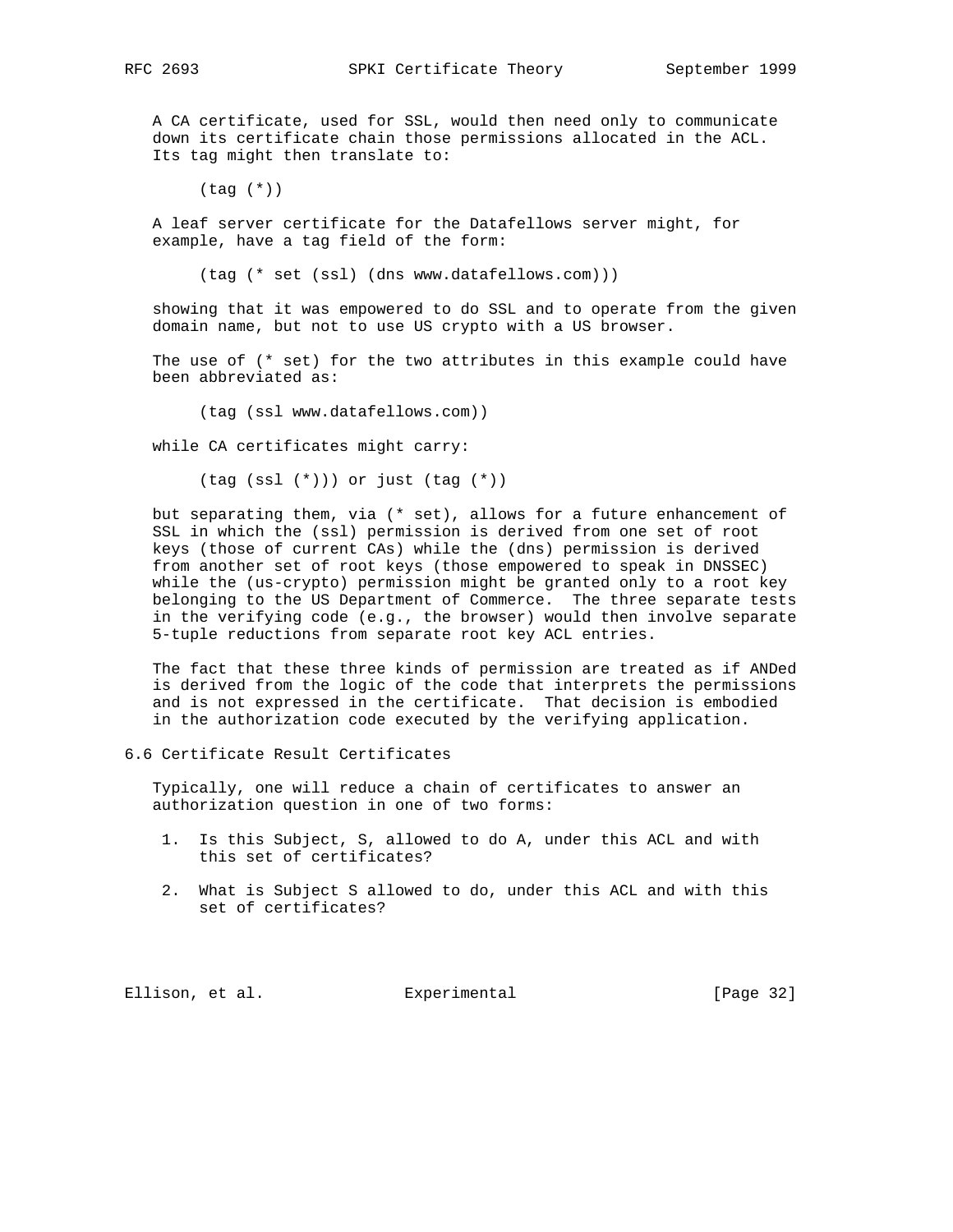The answer to the second computation can be put into a new certificate issued by the entity doing the computation. That one certificate corresponds to the semantics of the underlying certificates and online test results. We call it a Certificate Result Certificate.

# 7. Key Management

 Cryptographic keys have limited lifetimes. Keys can be stolen. Keys might also be discovered through cryptanalysis. If the theft is noticed, then the key can be replaced as one would replace a credit card. More likely, the theft will not be noticed. To cover this case, keys are replaced routinely.

 The replacement of a key needs to be announced to those who would use the new key. It also needs to be accomplished smoothly, with a minimum of hassle.

 Rather than define a mechanism for declaring a key to be bad or replaced, SPKI defines a mechanism for giving certificates limited lifetimes so that they can be replaced. That is, under SPKI one does not declare a key to be bad but rather stops empowering it and instead empowers some other key. This limitation of a certificate's lifetime might be by limited lifetime at time of issuance or might be via the lifetime acquired through an on-line test (CRL, revalidation or one-time). Therefore, all key lifetime control becomes certificate lifetime control.

7.1 Through Inescapable Names

 If keyholders had inescapable names [see section 2.5, above], then one could refer to them by those names and define a certificate to map from an inescapable name to the person's current key. That certificate could be issued by any CA, since all CAs would use the inescapable name for the keyholder. The attribute certificates and ACLs that refer to the keyholder would all refer to this one inescapable name.

 However, there are no inescapable names for keyholders. [See section 2.5, above.]

7.2 Through a Naming Authority

 One could conceivably have a governmental body or other entity that would issue names voluntarily to a keyholder, strictly for the purpose of key management. One would then receive all authorizations through that name. There would have to be only one such authority,

Ellison, et al. Experimental [Page 33]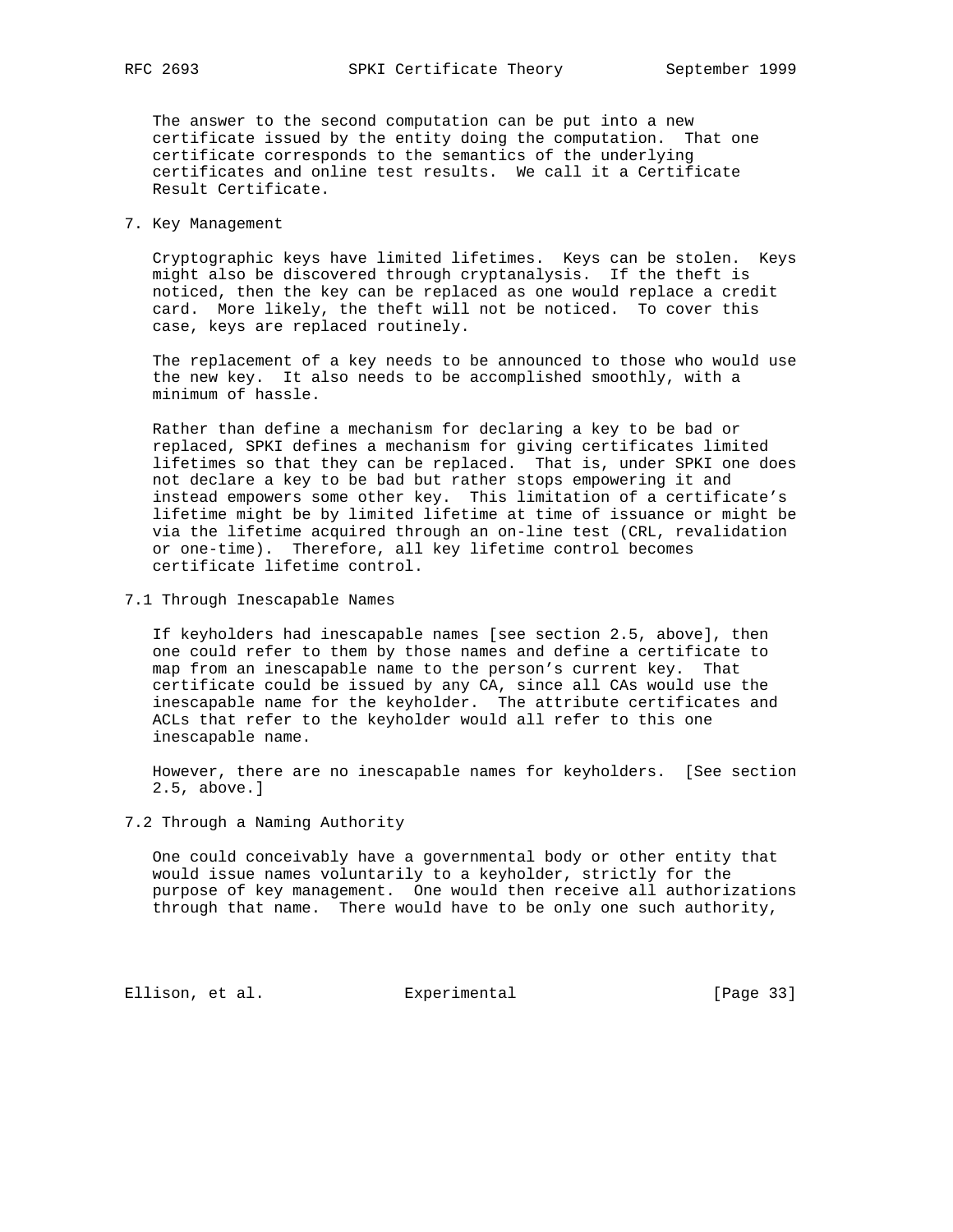however. Otherwise, names would have to be composed of parts: an authority name and the individual's name. The authority name would, in turn, have to be granted by some single global authority.

 That authority then becomes able to create keys of its own and certificates to empower them as any individual, and through those false certificates acquire access rights of any individual in the world. Such power is not likely to be tolerated. Therefore, such a central authority is not likely to come to pass.

7.3 Through <name, key> Certificates

 Instead of inescapable names or single-root naming authorities, we have names assigned by some entity that issues a <name, key> certificate. As noted in sections 2.8 and 2.9, above, such names have no meaning by themselves. They must be fully qualified to have meaning.

Therefore, in the construct:

(name (hash sha1 |TLCgPLFlGTzgUbcaYLW8kGTEnUk=|) jim)

the name is not

"jim"

but rather

"(name (hash sha1 |TLCgPLFlGTzgUbcaYLW8kGTEnUk=|) jim)"

 This name includes a public key (through its hash, in the example above). That key has a lifetime like any other key, so this name has not achieved the kind of permanence (free from key lifetimes) that an inescapable name has. However, it appears to be our only alternative.

 This name could easily be issued by the named keyholder, for the purpose of key management only. In that case, there is no concern about access control being subverted by some third-party naming authority.

7.4 Increasing Key Lifetimes

 By the logic above, any name will hang off some public key. The job is then to increase the lifetime of that public key. Once a key lifetime exceeds the expected lifetime of any authorization granted through it, then a succession of new, long-lifetime keys can cover a keyholder forever.

Ellison, et al. Experimental [Page 34]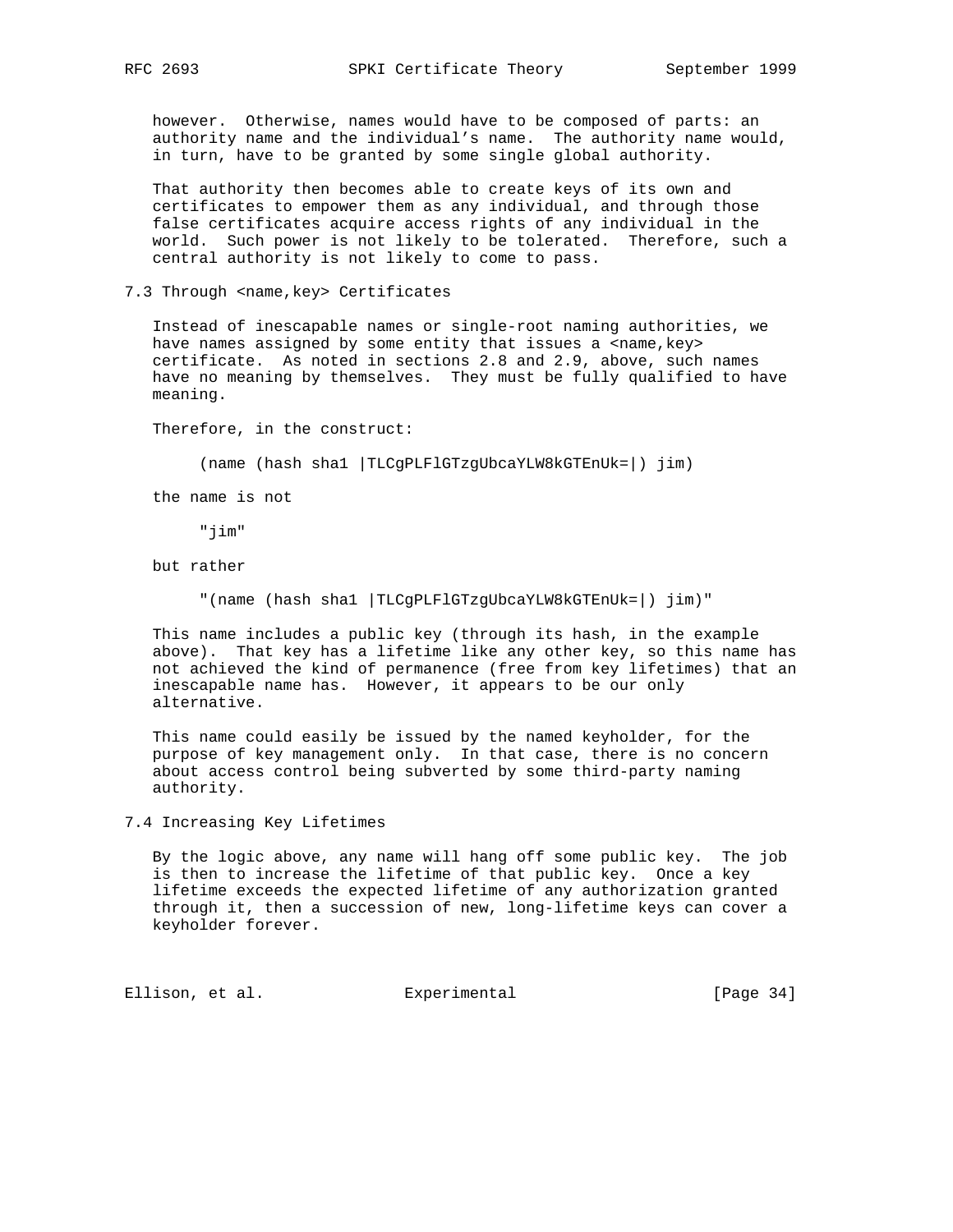For a key to have a long lifetime, it needs to be strong against cryptanalytic attack and against theft. It should be used only on a trusted machine, running trusted software. It should not be used on an on-line machine. It should be used very rarely, so that the attacker has few opportunities to find the key in the clear where it can be stolen.

 Different entities will approach this set of requirements in different ways. A private individual, making his own naming root key for this purpose, has the advantage of being too small to invite a well funded attack as compared to the attacks a commercial CA might face.

7.5 One Root Per Individual

 In the limit, one can have one highly protected naming root key for each individual. One might have more than one such key per individual, in order to frustrate attempts to build dossiers, but let us assume only one key for the immediate discussion.

 If there is only one name descending from such a key, then one can dispense with the name. Authorizations can be assigned to the key itself, in raw SPKI style, rather than to some name defined under that key. There is no loss of lifetime -- only a change in the subject of the certificate the authorizing key uses to delegate authority.

 However, there is one significant difference, under the SPKI structure. If one delegates some authorization to

(name (hash sha1 |TLCgPLFlGTzgUbcaYLW8kGTEnUk=|) carl)

and a different authorization to

(hash sha1 |TLCgPLFlGTzgUbcaYLW8kGTEnUk=|)

 directly, both without granting the permission to delegate, that key can delegate at will through <name,key> certificates in the former case and not delegate at all in the latter case.

 In the case of key management, we desire the ability to delegate from a long lived, rarely used key to a shorter lived, often used key - so in this case, the former mechanism (through a SDSI name) gives more freedom.

Ellison, et al. Experimental [Page 35]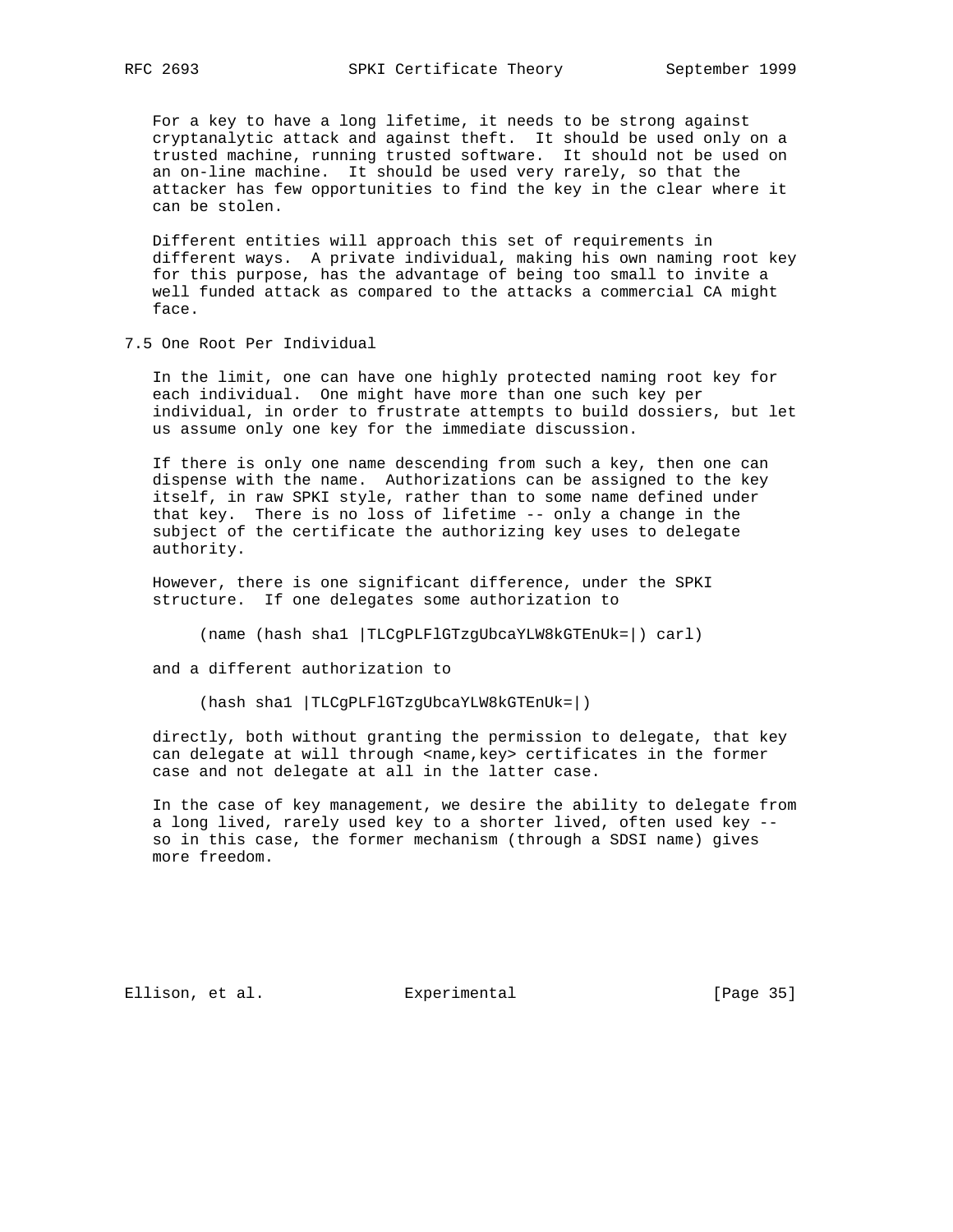#### 7.6 Key Revocation Service

 In either of the models above, key |TLCgPLFlGTzgUbcaYLW8kGTEnUk=| will issue a certificate. In the first model, it will be a <name,key> certificate. In the second, it will be an authorization certificate delegating all rights through to the more temporary key.

 Either of those certificates might want an on-line validity test. Whether this test is in the form of a CRL, a re-validation or a one time test, it will be supplied by some entity that is on-line.

 As the world moves to having all machines on-line all the time, this might be the user's machine. However, until then -- and maybe even after then -- the user might want to hire some service to perform this function. That service could run a 24x7 manned desk, to receive phone calls reporting loss of a key. That authority would not have the power to generate a new key for the user, only to revoke a current one.

 If, in the worst case, a user loses his master key, then the same process that occurs today with lost wallets would apply. All issuers of authorizations through that master key would need to issue new authorizations through the new master key and, if the old master key had been stolen, cancel all old authorizations through that key.

7.7 Threshold ACL Subjects

 One can take extraordinary measures to protect root keys and thus increase the lifetimes of those keys. The study of computer fault tolerance teaches us that truly long lifetimes can be achieved only by redundancy and replacement. Both can be achieved by the use of threshold subjects [section 6.3.3], especially in ACL entries.

 If we use a threshold subject in place of a single key subject, in an ACL (or a certificate), then we achieve redundancy immediately. This can be redundancy not only of keys but also of algorithms. That is, the keys in a threshold subject do not need to have the same algorithm.

 Truly long lifetimes come from replacement, not just redundancy. As soon as a component fails (or a key is assumed compromised), it must be replaced.

 An ACL needs to be access-controlled itself. Assume that the ACL includes an entry with authorization

(tag (acl-edit))

Ellison, et al. Experimental [Page 36]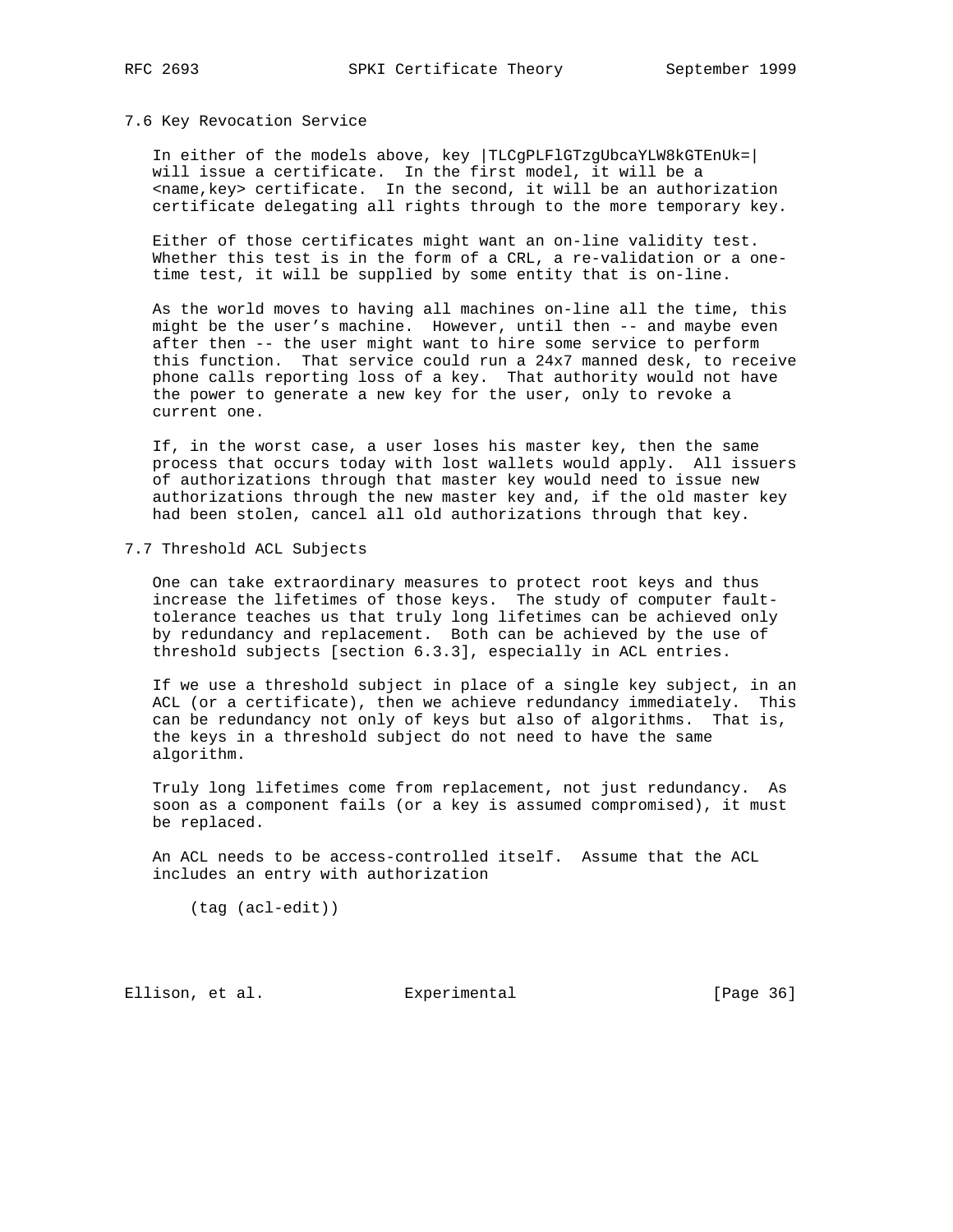Assume also that what might have been a single root authorization key, K1, is actually a threshold subject

(k-of-n #03# #07# K1 K2 K3 K4 K5 K6 K7)

used in any ACL entry granting a normal authorization.

That same ACL could have the subject of an (acl-edit) entry be

(k-of-n #05# #07# K1 K2 K3 K4 K5 K6 K7)

 This use of threshold subject would allow the set of root keys to elect new members to that set and retire old members. In this manner, replacement is achieved alongside redundancy and the proper choice of K and N should allow threshold subject key lifetimes approaching infinity.

8. Security Considerations

 There are three classes of information that can be bound together by public key certificates: key, name and authorization. There are therefore three general kinds of certificate, depending on what pair of items the certificate ties together. If one considers the direction of mapping between items, there are six classes: name->key, key->name, authorization->name, name->authorization, authorization- >key, key->authorization.

 The SPKI working group concluded that the most important use for certificates was access control. Given the various kinds of mapping possible, there are at least two ways to implement access control. One can use a straight authorization certificate:

(authorization->key)

or one can use an attribute certificate and an ID certificate:

(authorization->name) + (name->key)

 There are at least two ways in which the former is more secure than the latter.

- 1. Each certificate has an issuer. If that issuer is subverted, then the attacker can gain access. In the former case, there is only one issuer to trust. In the latter case, there are two.
- 2. In the second case, linkage between the certificates is by name. If the name space of the issuer of the ID certificate is different from the name space of the issuer of the attribute

Ellison, et al. Experimental [Page 37]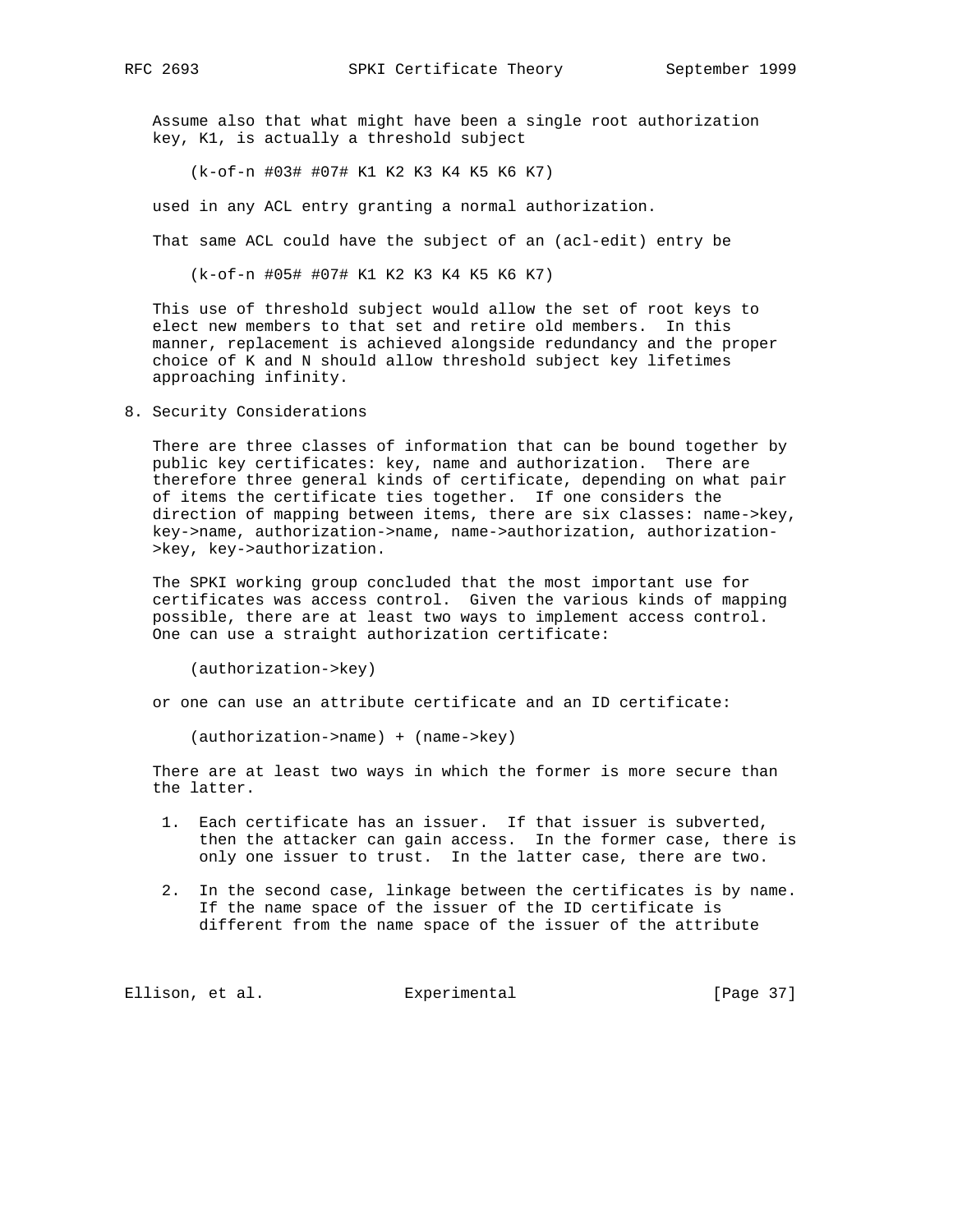certificate, then one of the two issuers must use a foreign name space. The process of choosing the appropriate name from a foreign name space is more complex than string matching and might even involve a human guess. It is subject to mistakes. Such a mistake can be made by accident or be guided by an attacker.

 This is not to say that one must never use the second construct. If the two certificates come from the same issuer, and therefore with the same name space, then both of the security differentiators above are canceled.

## References

- [Ab97] Abadi, Martin, "On SDSI's Linked Local Name Spaces", Proceedings of the 10th IEEE Computer Security Foundations Workshop (June 1997). [BFL] Matt Blaze, Joan Feigenbaum and Jack Lacy, "Distributed Trust Management", Proceedings 1996 IEEE Symposium on Security and Privacy. [CHAUM] D. Chaum, "Blind Signatures for Untraceable Payments", Advances in Cryptology -- CRYPTO '82, 1983. [DH] Whitfield Diffie and Martin Hellman, "New Directions in Cryptography", IEEE Transactions on Information Theory, November 1976, pp. 644-654. [DvH] J. B. Dennis and E. C. Van Horn, "Programming Semantics for Multiprogrammed Computations", Communications of the ACM 9(3), March 1966. [ECR] Silvio Micali, "Efficient Certificate Revocation", manuscript, MIT LCS. [ELIEN] Jean-Emile Elien, "Certificate Discovery Using SPKI/SDSI
- 2.0 Certificates", Masters Thesis, MIT LCS, May 1998, <http://theory.lcs.mit.edu/˜cis/theses/elien-masters.ps> [also .pdf and
	- [HARDY] Hardy, Norman, "THE KeyKOS Architecture", Operating Systems Review, v.19 n.4, October 1985. pp 8-25.
	- [IDENT] Carl Ellison, "Establishing Identity Without Certification Authorities", USENIX Security Symposium, July 1996.

| [Page 38]<br>Ellison, et al.<br>Experimental |  |  |  |  |
|----------------------------------------------|--|--|--|--|
|----------------------------------------------|--|--|--|--|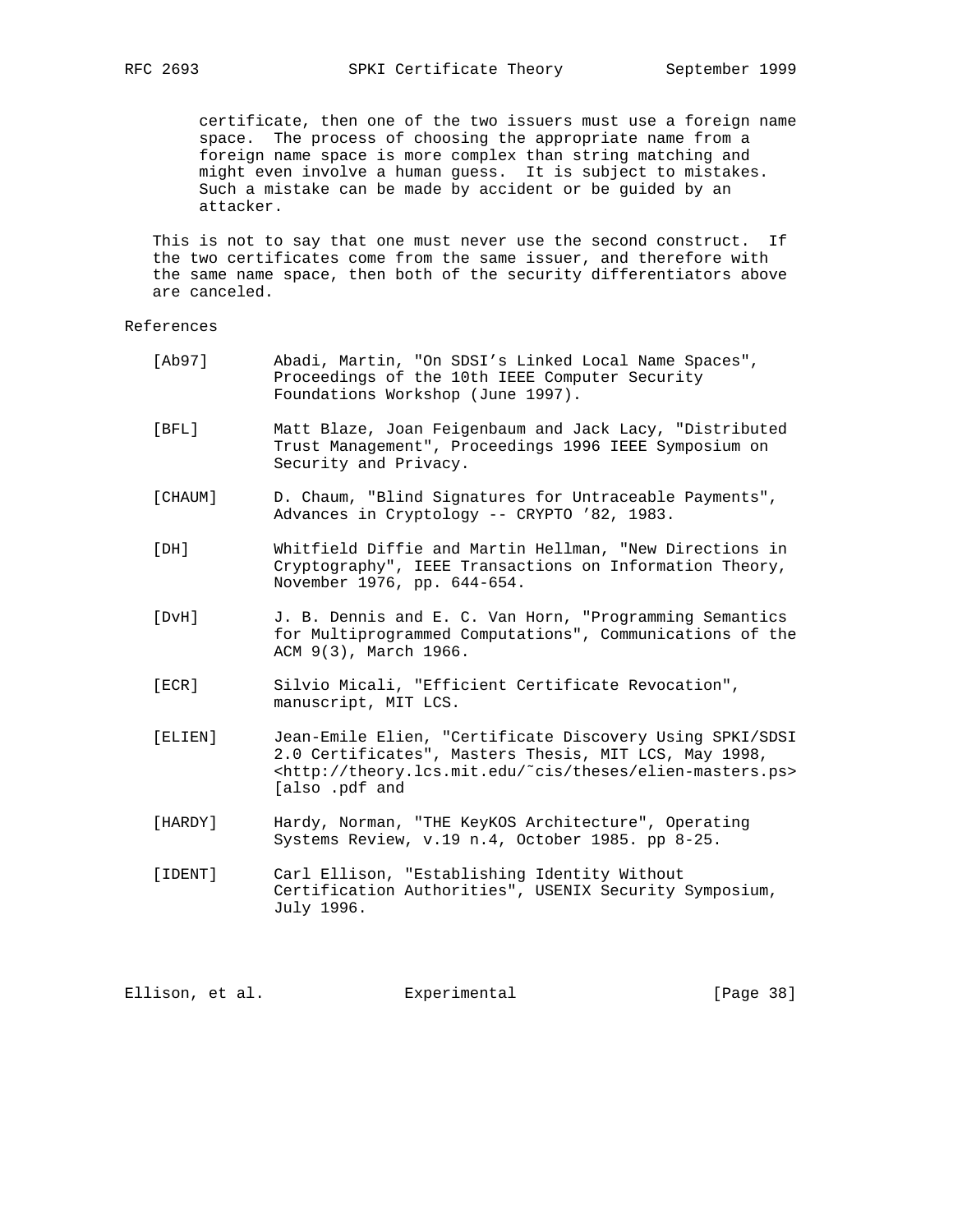- [IWG] McConnell and Appel, "Enabling Privacy, Commerce, Security and Public Safety in the Global Information Infrastructure", report of the Interagency Working Group on Cryptography Policy, May 12, 1996; (quote from paragraph 5 of the Introduction).
- [KEYKOS] Bomberger, Alan, et al., "The KeyKOS(r) Nanokernel Architecture", Proceedings of the USENIX Workshop on Micro-Kernels and Other Kernel Architectures, USENIX Association, April 1992. pp 95-112 (In addition, there are KeyKOS papers on the net available through <http://www.cis.upenn.edu/˜KeyKOS/#bibliography>).
- [KOHNFELDER] Kohnfelder, Loren M., "Towards a Practical Public-key Cryptosystem", MIT S.B. Thesis, May. 1978.
- [LAMPSON] B. Lampson, M. Abadi, M. Burrows, and E. Wobber, "Authentication in distributed systems: Theory and practice", ACM Trans. Computer Systems 10, 4 (Nov. 1992), pp 265-310.
- [LANDAU] Landau, Charles, "Security in a Secure Capability-Based System", Operating Systems Review, Oct 1989 pp 2-4.
- [LEVY] Henry M. Levy, "Capability-Based Computer Systems", Digital Press, 12 Crosby Dr., Bedford MA 01730, 1984.
- [LINDEN] T. A. Linden, "Operating System Structures to Support Security and Reliable Software", Computing Surveys 8(4), December 1976.
- [PKCS1] PKCS #1: RSA Encryption Standard, RSA Data Security, Inc., 3 June 1991, Version 1.4.
- [PKLOGIN] David Kemp, "The Public Key Login Protocol", Work in Progress.
- [R98] R. Rivest, "Can We Eliminate Revocation Lists?", to appear in the Proceedings of Financial Cryptography 1998, <http://theory.lcs.mit.edu/˜rivest/revocation.ps>.
- [RFC1114] Kent, S. and J. Linn, "Privacy Enhancement for Internet Electronic Mail: Part II -- Certificate-Based Key Management", RFC 1114, August 1989.
- [RFC1321] Rivest, R., "The MD5 Message-Digest Algorithm", RFC 1321, April 1992.

Ellison, et al. Experimental [Page 39]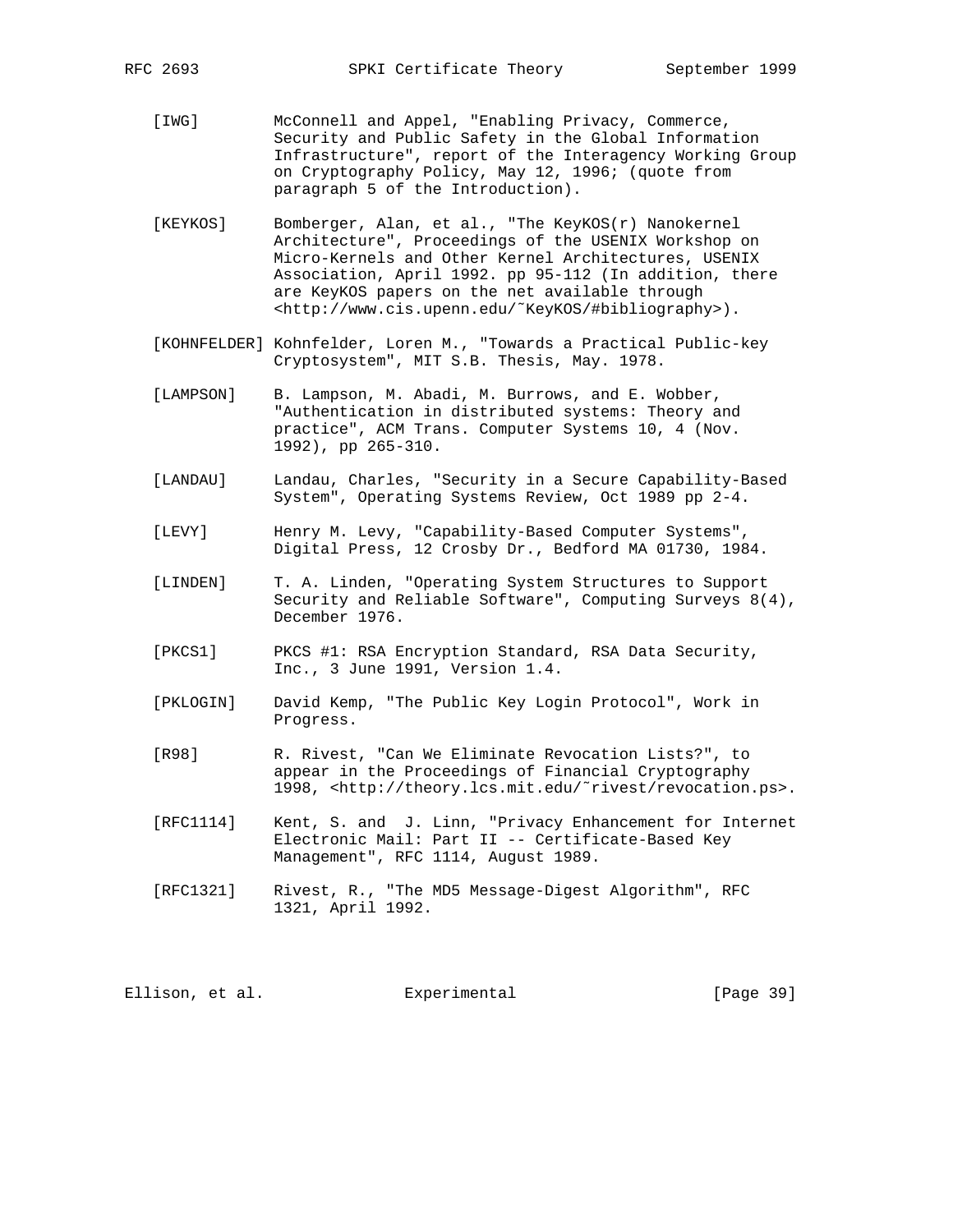- [RFC2045] Freed, N. and N. Borenstein, "Multipurpose Internet Mail Extensions (MIME) Part One: Format of Internet Message Bodies", RFC 2045, December 1996.
- [RFC2046] Freed, N. and N. Borenstein, "Multipurpose Internet Mail Extensions (MIME) Part Two: Media Types", RFC 2046, December 1996.
- [RFC2047] K. Moore, "MIME (Multipurpose Internet Mail Extensions) Part Three: Message Header Extensions for Non-ASCII Text", RFC 2047, December 1996.
- [RFC2065] Eastlake, D. and C. Kaufman, "Proposed Standard for DNS Security", RFC 2065, January 1997.
- [RFC2104] Krawczyk, H., Bellare, M. and R. Canetti, "HMAC: Keyed-Hashing for Message Authentication", RFC 2104, February 1997.
- [SDSI] Ron Rivest and Butler Lampson, "SDSI A Simple Distributed Security Infrastructure [SDSI]", <http://theory.lcs.mit.edu/˜cis/sdsi.html>.
- [SET] Secure Electronic Transactions -- a protocol designed by VISA, MasterCard and others, including a certificate structure covering all participants. See <http://www.visa.com/>.
- [SEXP] Ron Rivest, code and description of S-expressions, <http://theory.lcs.mit.edu/˜rivest/sexp.html>.
- [SRC-070] Abadi, Burrows, Lampson and Plotkin, "A Calculus for Access Control in Distributed Systems", DEC SRC-070, revised August 28, 1991.
- [UPKI] C. Ellison, "The nature of a useable PKI", Computer Networks 31 (1999) pp. 823-830.
- [WEBSTER] "Webster's Ninth New Collegiate Dictionary", Merriam- Webster, Inc., 1991.

#### Acknowledgments

 Several independent contributions, published elsewhere on the net or in print, worked in synergy with our effort. Especially important to our work were: [SDSI], [BFL] and [RFC2065]. The inspiration we received from the notion of CAPABILITY in its various forms (SDS-940, Kerberos, DEC DSSA, [SRC-070], KeyKOS [HARDY]) can not be over-rated.

Ellison, et al. Experimental [Page 40]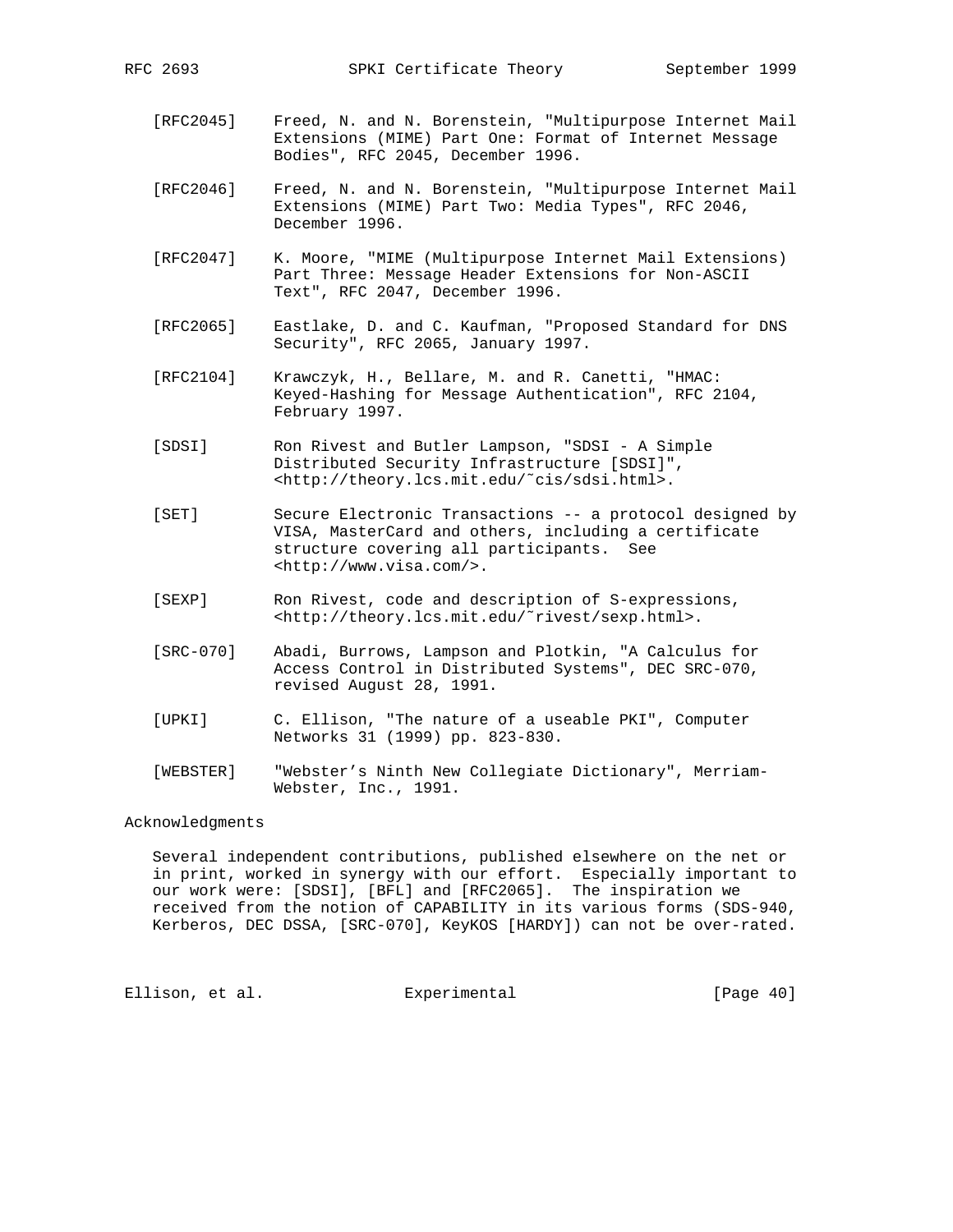Significant contributions to this effort by the members of the SPKI mailing list and especially the following persons (listed in alphabetic order) are gratefully acknowledged: Steve Bellovin, Mark Feldman, John Gilmore, Phill Hallam-Baker, Bob Jueneman, David Kemp, Angelos D. Keromytis, Paul Lambert, Jon Lasser, Jeff Parrett, Bill Sommerfeld, Simon Spero.

Authors' Addresses

 Carl M. Ellison Intel Corporation 2111 NE 25th Ave M/S JF3-212 Hillsboro OR 97124-5961 USA

 Phone: +1-503-264-2900 Fax: +1-503-264-6225 EMail: carl.m.ellison@intel.com cme@alum.mit.edu Web: http://www.pobox.com/˜cme

 Bill Frantz Electric Communities 10101 De Anza Blvd. Cupertino CA 95014

 Phone: +1 408-342-9576 EMail: frantz@netcom.com

 Butler Lampson Microsoft 180 Lake View Ave Cambridge MA 02138

 Phone: +1 617-547-9580 (voice + FAX) EMail: blampson@microsoft.com

Ellison, et al. Experimental [Page 41]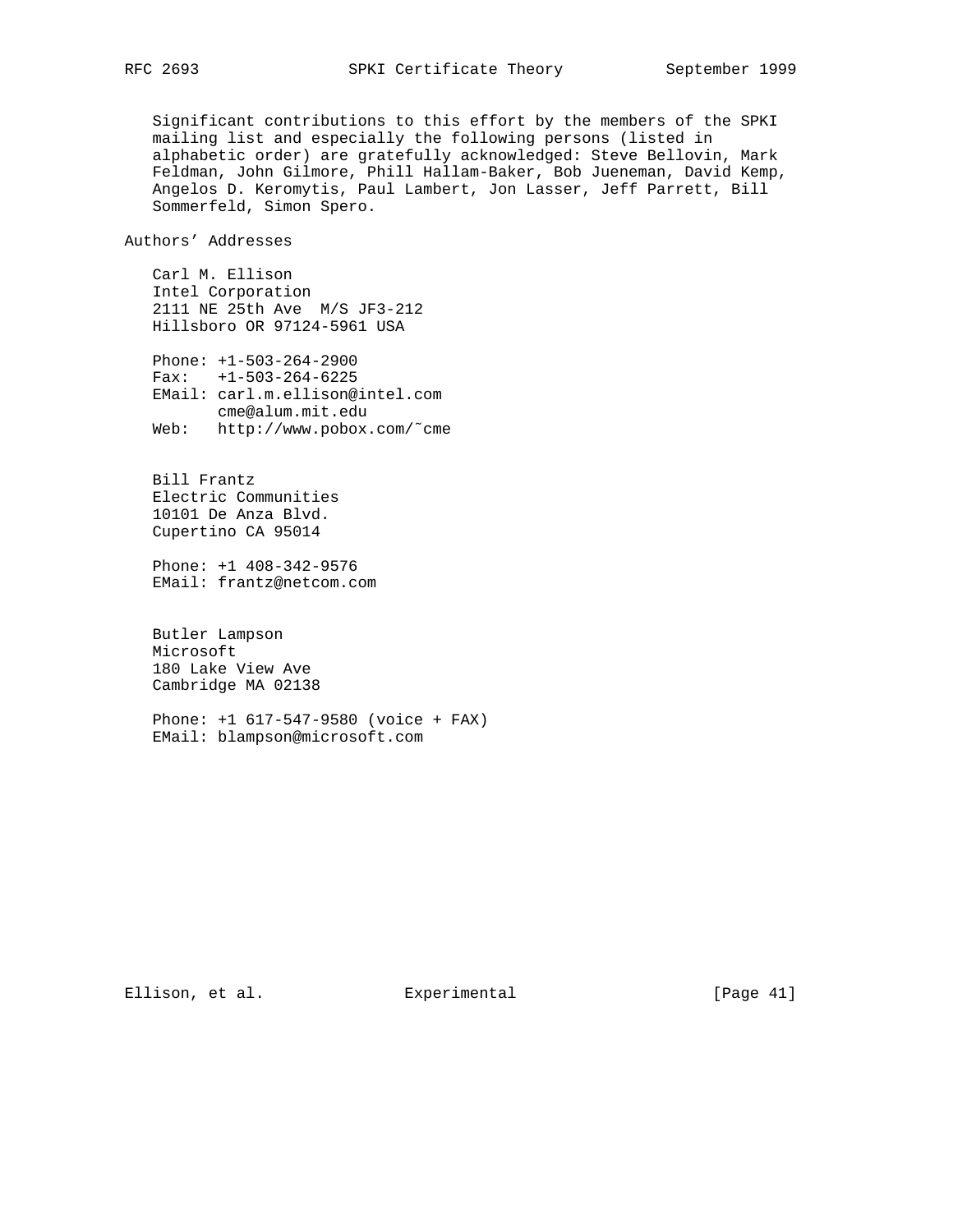Ron Rivest Room 324, MIT Laboratory for Computer Science 545 Technology Square Cambridge MA 02139

 Phone: +1-617-253-5880 Fax: +1-617-258-9738 EMail: rivest@theory.lcs.mit.edu Web: http://theory.lcs.mit.edu/˜rivest

 Brian Thomas Southwestern Bell One Bell Center, Room 34G3 St. Louis MO 63101 USA

 Phone: +1 314-235-3141 Fax: +1 314-235-0162 EMail: bt0008@sbc.com

 Tatu Ylonen SSH Communications Security Ltd. Tekniikantie 12 FIN-02150 ESPOO Finland

EMail: ylo@ssh.fi

Ellison, et al. Experimental [Page 42]